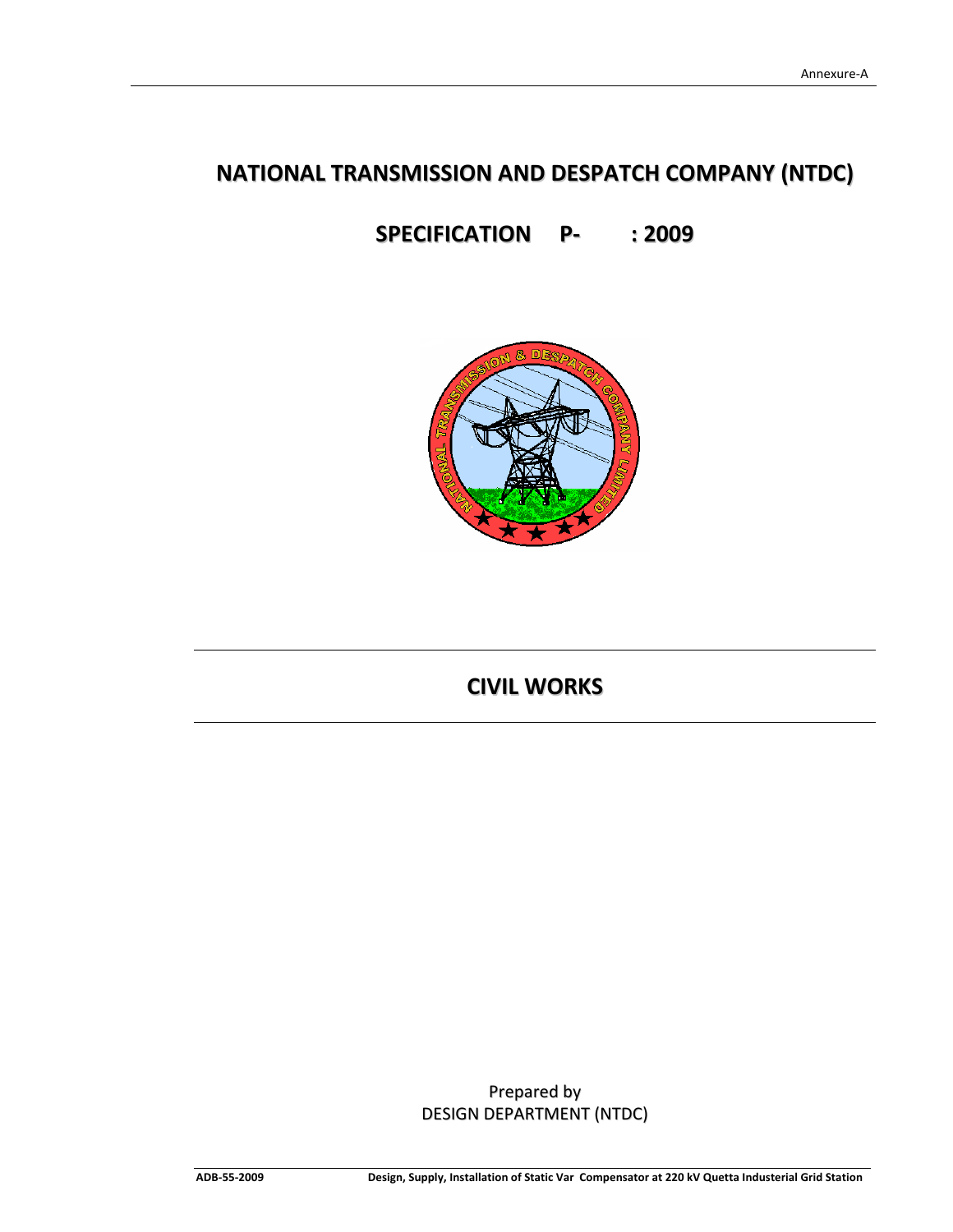## **CIVIL WORKS**

#### 1. **INTRODUCTION**

 This section comprises the Standards and Specifications pertaining to the fundamental requirements of design, material, workmanship, construction, testing, inspection and maintenance of the Civil Works required or specified under the Contract. The Contractor shall perform the work in accordance with these specifications and other specifications supplemental to these specifications as may be specified by the Engineer from time to time. Should the Contractor follow other specifications, these must be approved by the Engineer prior to carrying out these works.

#### 1.1 **Works:**

The Contractor shall carry out all the works required for the design, construction, completion and maintenance of the Civil Works required under the Contract including foundations, cable trenches, pavements, roads, buildings, drainage and other allied work as required or specified in the Contract and as shown in the drawings.

The prices of all additional works which are not shown in "Price Schedule" but specified in the Contract Documents, shall be included in the prices of other items of "Prices Schedule". The Contract Documents shall not claim additional cost for any item, which is required to be executed as per Contract Documents but not specially mentioned in the "Public Schedule".

#### 1.2 **Materials:**

- i) The Contractor shall furnish all materials and equipments for the performance of civil work.
- ii) Materials to be used for civil work shall conform to the relevant ASTM standards and specifications. However in case of using other standards, the Contractor shall obtain prior approval of the Engineer.
- iii) In all matters relating to the acceptance or otherwise of the equipment and offered under this contract the decision of the Engineer shall be final.

The Engineer shall have the right to reject any material and/or equipment which does not meet the requirements of the Contract Documents. All rejected material or equipment shall be removed from the Site as soon as possible.

The Engineer reserves the right to witness any test on material if necessary. The Contractor shall provide proper facilities to witness tests and shall also bear all the expenses on this account. Should the Engineer require the detailed data on material, the Contractor shall furnish the same in writing to the Engineer.

#### 2 **DESIGN CONDITIONS**

## 2.1 **General**

All drawings and statements shall be in the English language and metric system of measurements shall be used.

The following design conditions shall be used for the design of civil work and shall not be deviated unless approved by Engineer.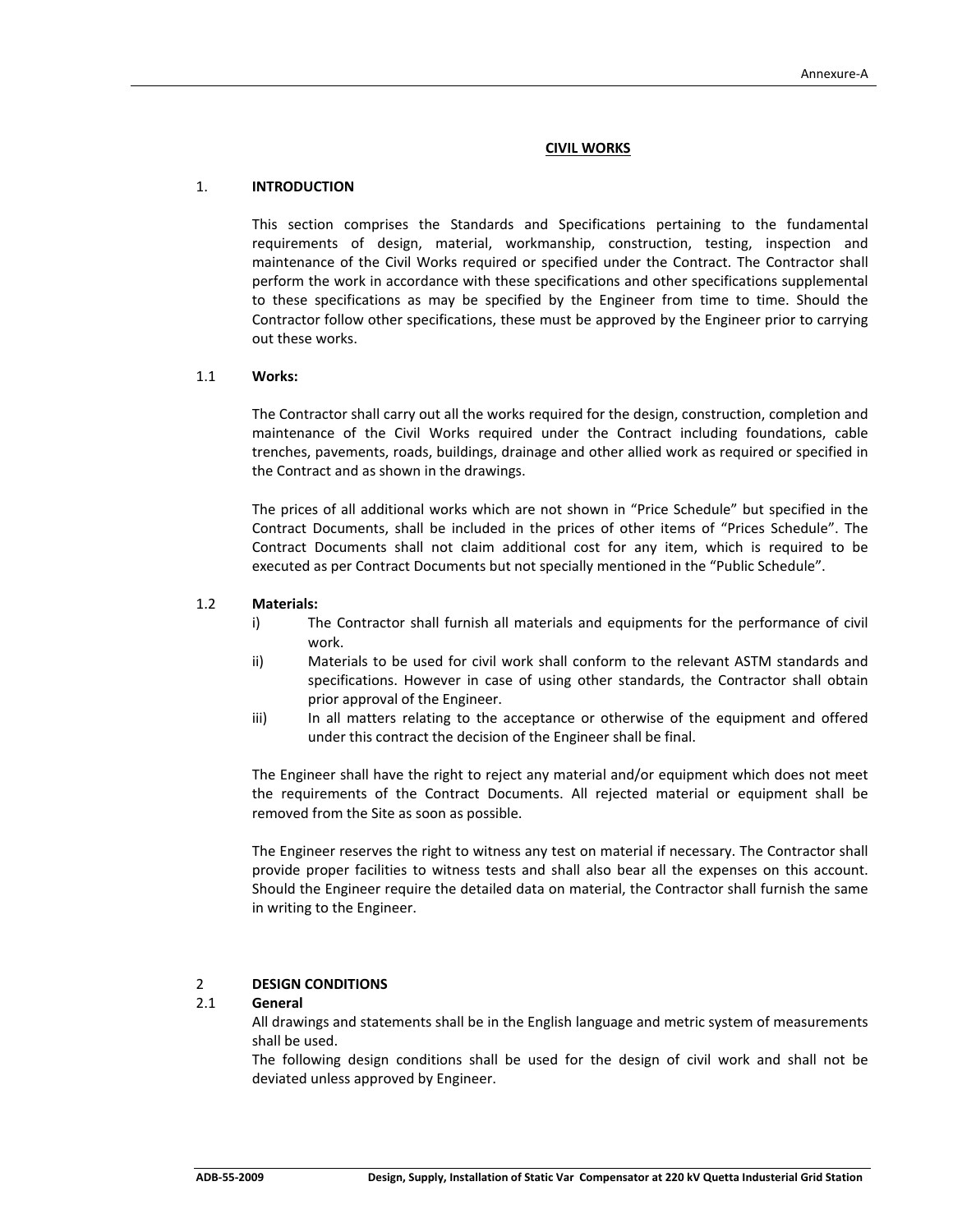## 2.2 **Design Condition**

The values used in this project are as follows: Seismic Coefficient:

 $Vertical$   $Kv = 0.0$  $Horizontal$   $Kh = 0.1$ i) Wind Load: Wind pressure  $Fw = Cxq$ Where  $q = 1/2xpV^2$ p = Air density/

> $V =$  Wind velocity (45m/sec)

acc. $(0.125 \text{ kG sec}^2)$ 

 c = Shape factor (for circular equipment 0.8 (for Angular equipment 1.2)

#### 2.2 **Design of Foundations:**

1) Geotechnical Investigations

The Contractor shall carry out the Geotechnical investigations at Site just after award of the Contract under the supervision of the Engineer to design the foundations. For this purpose the Contractor shall submit his proposal regarding the type of tests and their locations at Site for review/approval of the Engineer. After performing Geotechnical investigations, the Contractor shall submit Geotechnical investigation report and his recommendations for design of civil works for review/approval of the Engineer.

#### 2) Foundations

All foundations shall be designed upto 200 mm or as shown in the drawings from top of gravel level, appropriate slope shall be provided on the top end of the foundation in order to ensure sufficient drainage. The load for design of foundation shall be taken from the foundation reactions calculated in the design of gantries and respective equipments after applying appropriate load factors.

The Contractor shall submit to the Engineer for his approval calculations and load analysis used for design of gantries, equipment foundations and building works.

The size and type of foundations i.e. spread footing, mat footing or pile foundations including soil replacement if any shall be based on Geotechnical Investigation Report.

The gantry stubs and anchor bolts shall be available at Site before pouring of concrete for gantry and equipment foundations. If block outs are to be provided in the foundations due to any constraint, pre‐mixed non‐sprink grout shall be used for the embedment of stubs and anchor bolts as per approval of the Engineer.

#### 3) Leveling Concrete

A leveling concrete shall be placed in thickness of 100mm or as shown in drawing.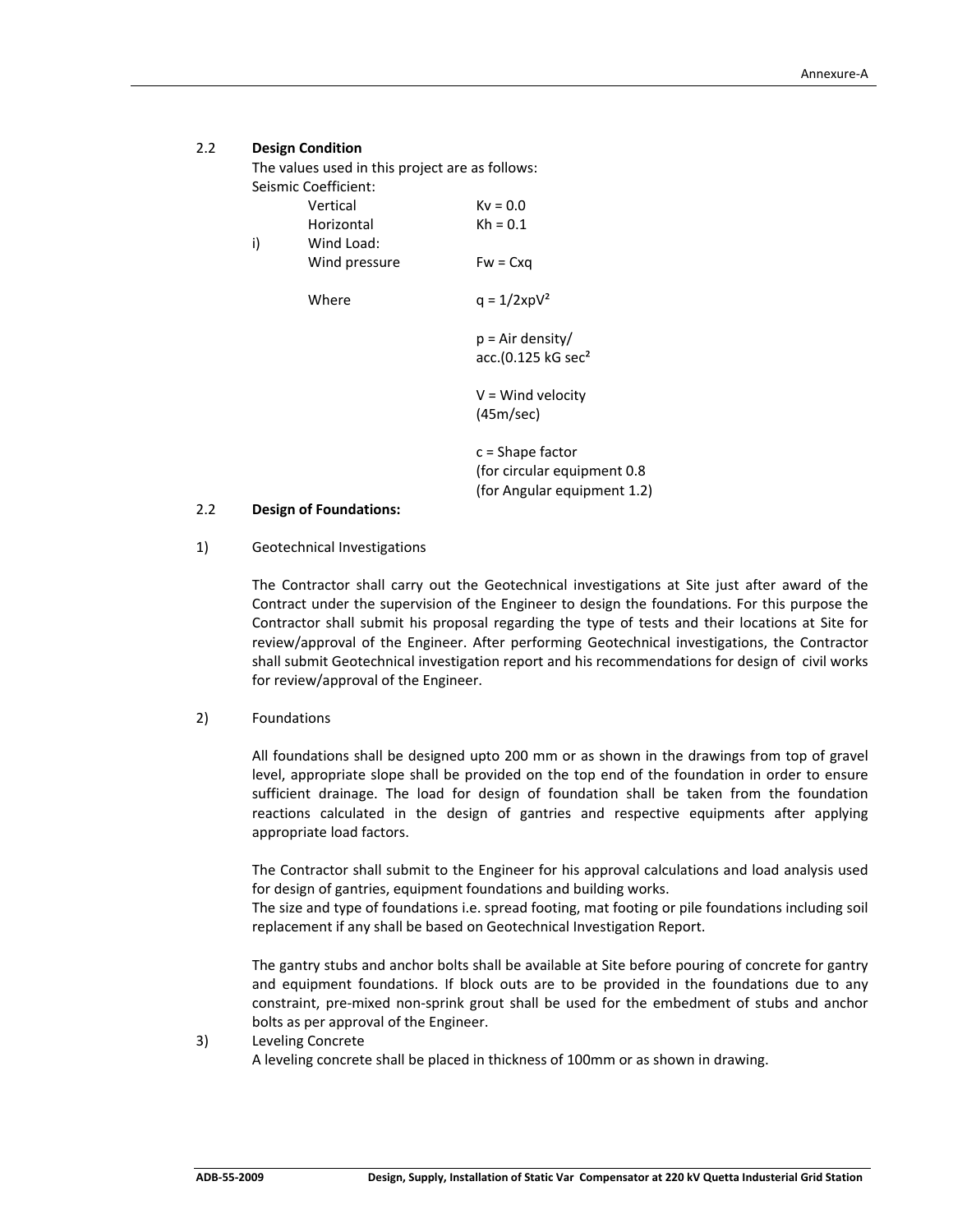## 2.4 **Design Standard and Code**

For foundations and building designs, the Contractor shall conform to the applicable requirements of the latest revisions of following standards and publications, in principle.

- 1) ASTM (American Society for Testing and Material)
- 2) ACI (American Concrete Institute)
- 3) BS (British Standards) where specified only

## 2.5 **Testing**

In addition to following tests on coarse and fine aggregate to be used for constructions;

- i) Specific gravity of aggregates
	- Coarse grading
	- Fine grading
- ii) Unit weight
- iii) Gradation analysis
- iv) Flakiness and elongation indices
- v) Log Angle Abrasion:
	- Coarse grading
	- File grading
- vi) Soundness
- vii) Water absorption
- viii) Aggregate impact value
- ix) SASR test for aggregates
- x) Petrographic test:
	- ‐ Fine aggregates
		- ‐ Coarse aggregates

The following chemical analysis shall be carried out for water to be used in concrete, ground water and for soils which are to come in contact with concrete:

- e de la persona de la persona de la persona de la persona de la persona de la persona de la persona de la persona de la persona de la persona de la persona de la persona de la persona de la persona de la persona de la pers
	- ‐ Chloride mg/litre
	- ‐ Magnesium, mg/litre
	- ‐ Ammonium, mg/litre
	- Sulphate. mg/litre
	- ‐ Potassium permanganate, mg/litre
	- ‐ Total hardness milli equivalent/litre
	- ‐ Non carbonates
	- Carbonic acid

Cement to be used shall have an alkali content less than 0.5% of soda equivalent. Test reports for the tests carried out to verify the alkali contents shall be submitted to the Engineer for review and approvals.

The Contractor shall compare chemicals found in water, soil and construction material with those values allowable in design code and submit report for Engineer's approval. The Contractor shall take precautions in designing civil works and shall add admixture in concrete and take remedial measures to prevent structure from any expected attack from chemicals observed.

## 3 **TEMPORARY WORK**

## 3.1 **General**

- 1) This clause covers the furnishing of all appliances, labour, materials tools, transportation and services required to perform and complete all preliminary work and temporary construction.
- 2) Immediately after award of the Contract, the Contractor shall submit to the Engineer in writing the schedules for machinery and equipment to be supplied and temporary work to be constructed by the Contractor in connection with the execution of the permanent work.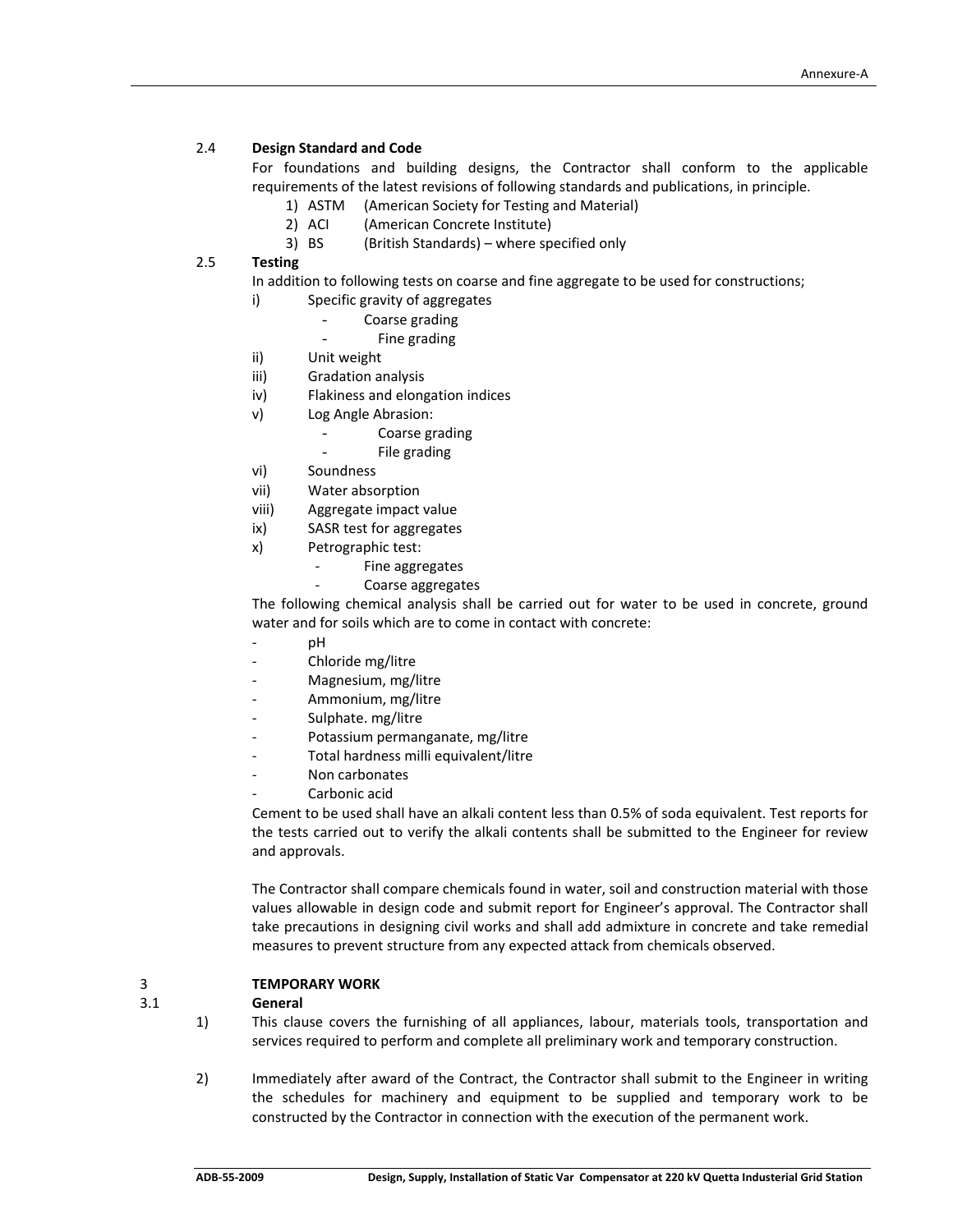Even though such schedules have been submitted to the Engineer, by no means the Contractor shall be relieved from any liabilities and responsibility to be borne by him in accordance with the Contract.

However, the schedules for minor and simple work may not be submitted if allowed by the Engineer.

4) Any drawing and design calculation sheets for the equipment to be used and for the temporary work specified in the specifications shall be submitted to the Engineer for his approval.

## 3.2 **Scaffoldings and Path**

In order to complete the construction, the Contractor shall furnish and maintain all required scaffolding, stairways, platforms and other necessary pertinent.

## 3.3 **Temporary Transportation Road**

- 1) The Contractor shall carry out investigation, design and construction of the temporary transportation road required for execution of the work at his expense, and submit such design in writing to the Engineer and obtain his approval.
- 2) The Contractor shall, at his expense, carry out maintenance and management of the temporary transportation road.
- 3) After completion of the work, the Contractor shall dismantle or leave the temporary transportation road as mutually agreed by the concerned parties subject to the approval of the Engineer.

#### 4 **EARTH WORK**

#### 4.1 **General**

This clause covers the performance of all works in connection with the required cutting, filling, leveling and compaction of site area, excavation for the various type of foundations as shown in the drawings, or any other excavation and banking that may be necessary during the progress of works including the removal, use or disposal of all excavated material.

#### 4.2 **Clearing and Grubbing**

- 1) Clearing and grubbing shall include dismantling and removal of structures, removal of trees and shrubs, stumps and other obstacles from the area necessary for the execution of work. The Contractor shall cut and remove all such objects from the project area upto any lead as approved by the Engineer.
- 2) The Contractor shall not cut any tree outside the premises of the construction site without permission of the parties concerned.
- 3) Clearing and Grubbing shall also include removal of unwanted top layer upto 150 mm, if required.

#### 4.3 **Excavation**

1) Excavation under this section shall consist of the removal, hauling dumping, and satisfactory disposal of all materials from required excavations for leveling the site area and construction of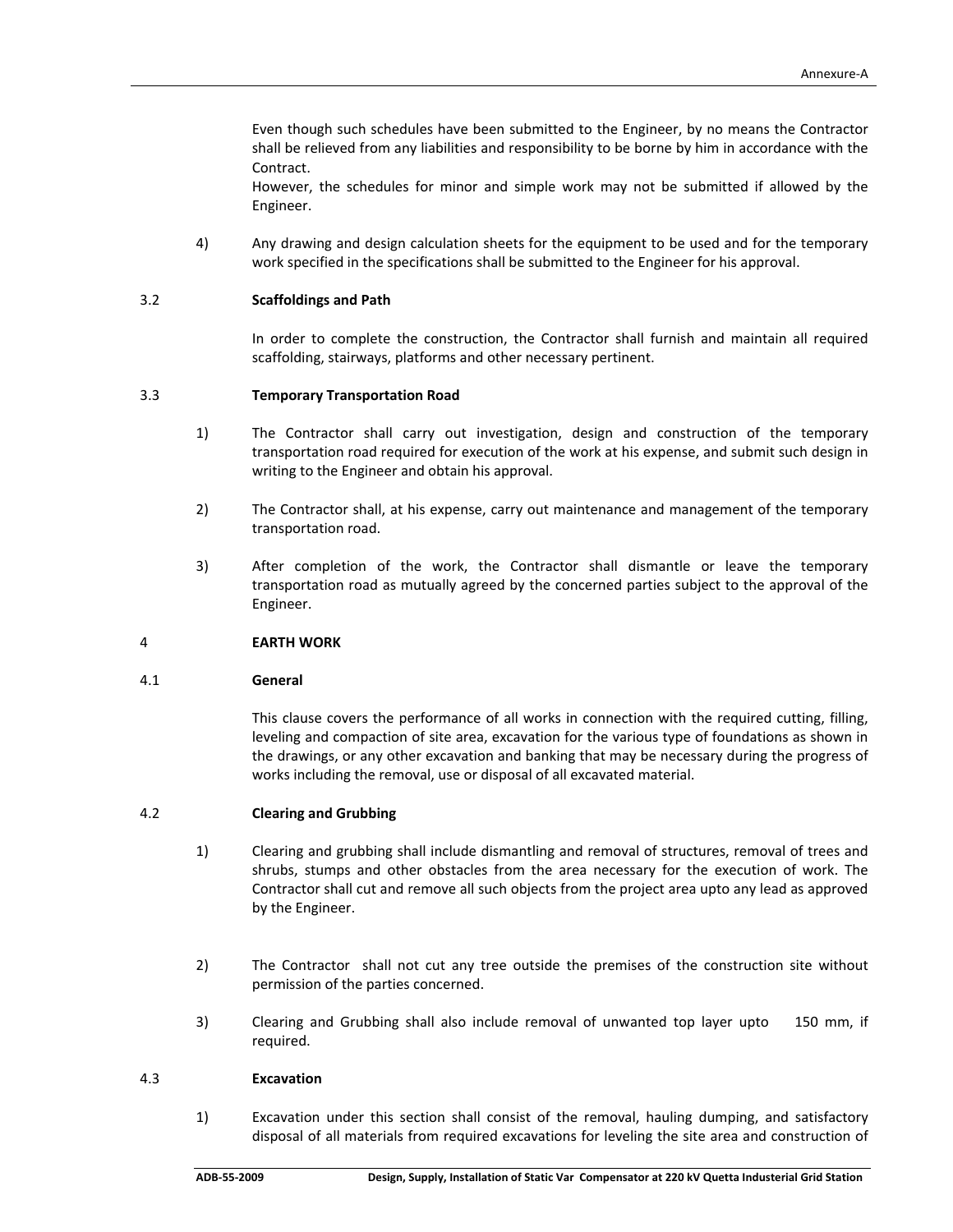civil works. Excavation in rock by means of drilling, blasting, chemicals etc. shall also be done by the contractor wherever required.

- 2) The excavated slope surface shall be protected against any erosion due to heavy rains during construction period. Should any damage be caused on any face of slope, the Contractor shall immediately repair any such damage at his expense.
- 3) Excavation shall be carried out by adopting a suitable method for excavation of the ground so as not to loosen the ground outside the excavation. If necessary, temporary sheeting shall be constructed.
- 5) During excavation, work shall be performed carefully so as not to cause any damage to adjacent structures and buried structures owned by the public or third party. The execution of work in such areas shall be carried out following instructions of the Engineer
- 6) If the excavated material is to be temporarily stockpiled, designated spaces shall be kept at suitable distance from the shoulder of the road while considering the earth pressure at the excavated surface and the working space. Temporary sheeting or other such structures, if necessary, shall be constructed so that the stockpile can be protected from damage or being washed away
- 7) After completion of excavation, excavated widths and bottoms shall be subject to inspection by the Engineer.
- 8) Any and all excess excavation for the convenience of the Contractor or over‐excavation performed by the Contractor for any purpose or reason, except as may be ordered in writing by the Engineer, and whether or not due to fault of the Contractor, shall be at the expense of the Contractor. All such excess excavation shall be filled at the expense of the Contractor with materials as approved by the Engineer. However, for the switchyard equipment, gantry and building foundations, excess excavation underneath the foundations if any done, shall be filled with lean concrete at the expense of the Contractor.
- 9) The Contractor may request the Engineer in writing to change the excavation line as required according to the soil conditions of the foundation during the progress of excavation line, the Contractor shall prepare the revised design of the said foundation and submit it to the Engineer for his approval.

## 4.4 **Filling and Back Filling**

1) Filling and back‐filling shall be executed as construction proceeds alongwith the removal of shoring and other materials at the filling and back‐filling site.

When sheeting is to be let and buried in order to prevent shear failure of soil or due to some other inevitable reasons, it shall be done according to the direction of the Engineer.

- 2) Except as noted otherwise in the specifications or the drawings, all the materials for filling and back‐filling shall comply with the following requirements.
	- a) Material shall not include any harmful materials, such as fertile soil or pieces of wood, slurry mud organic and other unsuitable material.
	- b) Material shall not be of an extreme swelling nature.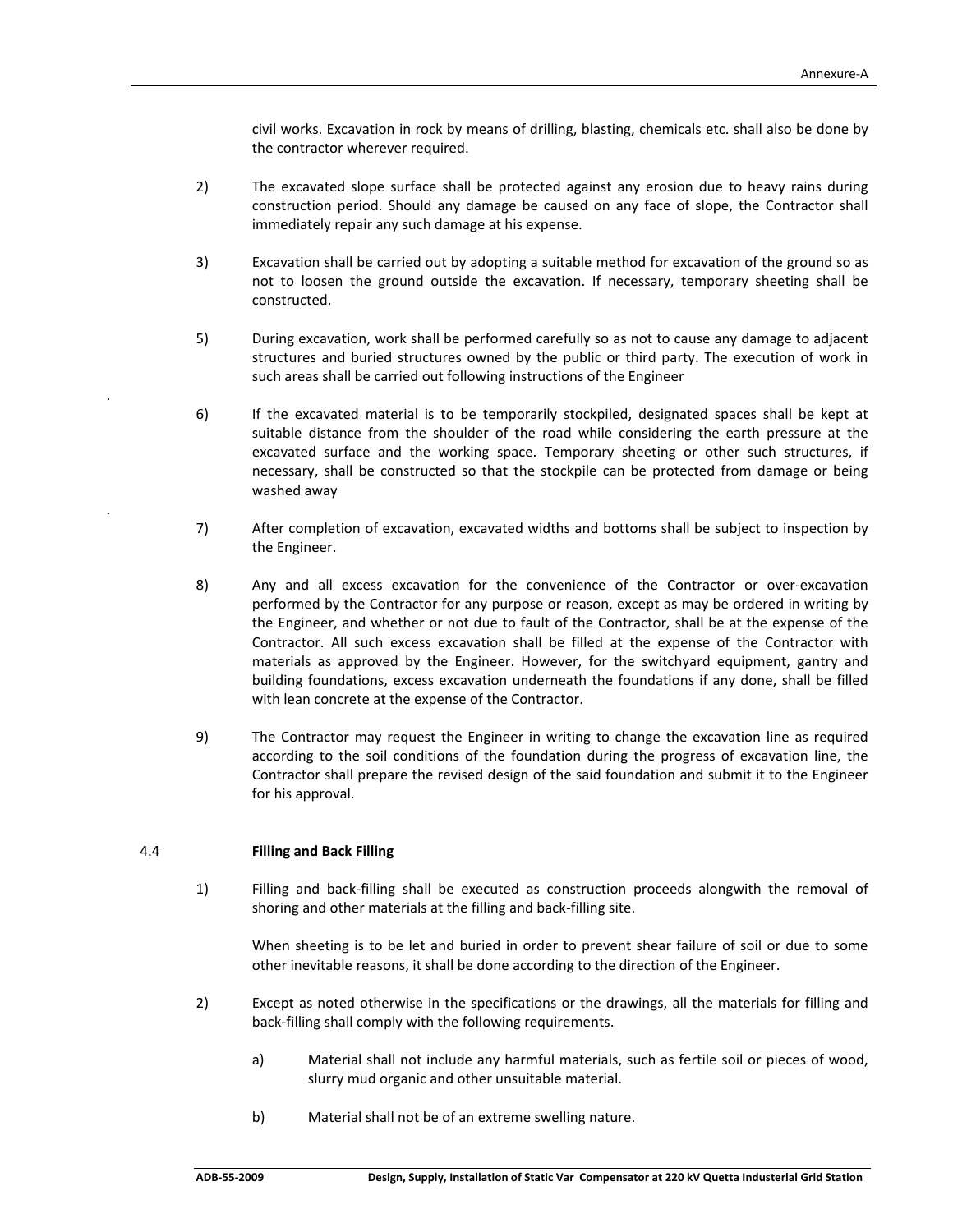c) The gradation of the general fill material shall conform to the following limits:

| Material Size,<br>U.S. Shieve Series | Percent Finer Than,<br>by Weight |
|--------------------------------------|----------------------------------|
| No. 10                               | 100                              |
| No. 50                               | 70-95                            |
| No. 100                              | 25-75                            |
| No.200                               | $10 - 15$                        |
|                                      |                                  |

However, for the engineered fill under the light structures i.e. foundations, proposal of well graded gravelly sand shall be submitted by the Contractor for approval of the Engineer.

- d) No stones or the like shall be used for filling and back‐filling.
- e) Impermeable clay shall not be used for back‐filling of a structure which is susceptible to earth pressure.

Location of borrow pits and method of obtaining materials for banking shall be reported to the engineer in advance for the approval.

- 3) If the inflow of water exists at the site of filing and back‐filling, it shall be appropriately handled at the expense of the Contractor.
- 4) The compaction shall be made in the filed by ramping machines or other mechanical means as approved by the Engineer. The layer of compacted earth filling shall not be more than 5 cm per lift, and it shall be graded at horizontally as possible, and shall be sufficiently compacted to produce not less than 95% o laboratory maximum dry density as determined by ASTM Designation D1557‐00 "Test Method for Laboratory Compaction Characteristics of Soil Using Modified Effort". Field dry density shall be measured according to ASTM D‐1556‐00 – Standard Test Method for Density and Unit Weight of Soil in Place for Sand – Cone Method or ASTM D‐ 2937-00 "Standard Test Method for Density of Soil in Place by the Drive – Cylinder Method" or other methods as approved by the Engineer.
- 5) If there is any surface or buried structure owned by the public or the third party at the site of filling and back-filling, care shall be taken so as to cause no harmful effect to them and the execution of the work shall be carried out following instructions by the Engineer.
- 6) For back‐filling adjacent to a structure, compaction and back‐filling shall be carried out in such a manner that will prevent damage to the structure.

## 4.5 **Disposal of Excavated Materials**

- 1) Spoils produced by excavation shall be piled, graded, sloped or disposed of at the locations as directed by the Engineer.
- 2) In transporting the spoils, care shall be taken so as to neither hamper traffic nor cause trouble to the third party by scattering the spoil over the road.

## 4.6 **Inspection:**

The instructions and tests specified herein shall include the following:

1) Volume of work executed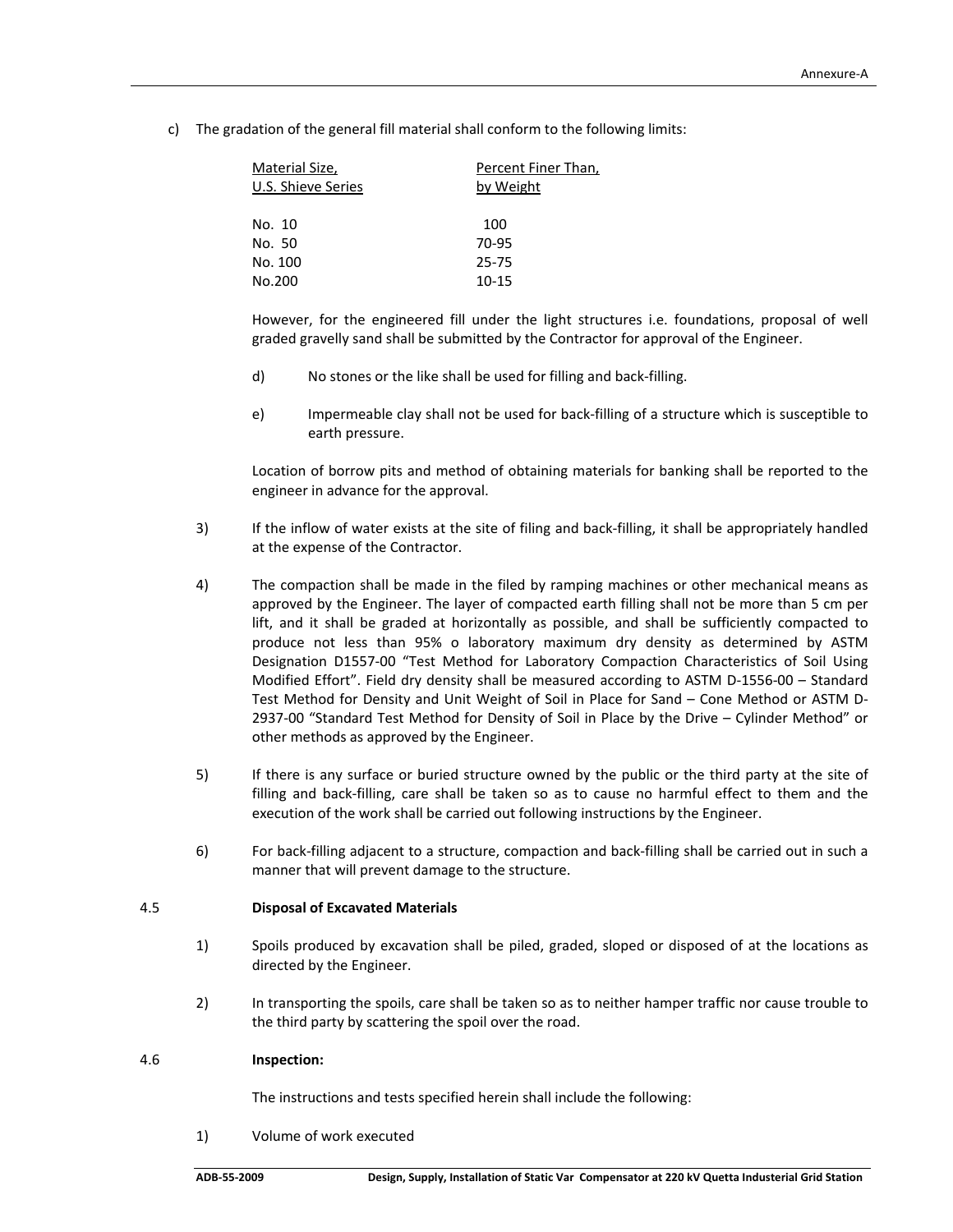- 2) Inspection of test of construction materials
- 3) Inspection of excavation (including bed surface)
- 4) Inspection of disposal of excavated materials
- 5) Inspection of compaction test of back-filling
- 6) Other tests and inspections which the Engineer deems necessary
- 7) Other tests and inspections required according to pertinent regulations, codes and standards

The works for which the Engineer deeds inspection necessary, shall be executed in the present of the Engineer.

## 5. **REINFORCED CONCRETE WORK**

#### 5.1 **General**

- 1) This clause covers the performance of all reinforced concrete work for permanent structures in accordance with the drawings and these specifications.
- 2) The Contractor shall furnish all materials and equipment for the performance of concrete work.
- 3) Reinforced concrete work and plain concrete work shall comply with all requirements of ACI 318‐ 02 (latest revision). Also test on material shall, in principle, follow relevant ASTM Standard or equivalent approved by the Engineer.
- 4) Concrete shall have the uniform quality with the required strength, durability water lightness etc.
- 5) Strength:
	- a) The strength of concrete shall generally be based on 28 days compressive cylinder strength
	- b) Compression tests for concrete shall be performed in accordance with relevant ASTM standards or approved equivalent.
		- $o28 = 350$  kg/cm<sup>2</sup> For grouting under base plate of equipment steel structure with mixing of non-shrinking agent.
		- $o28 = 280 \text{ kg/cm}^2$  For water retaining structures.
		- $0.028 = 211 \text{ kg/cm}^2$  For foundation of each equipment gantry towers, cable trenches, buildings and other structures as specified.

The minimum cement contents shall be 350 kg per cubic meter of concrete.

 $o28 = 71 \text{ kg/cm}^2$  For leveling concrete.

Where o28 means concrete compressive cylinder strength at the age of 28 days.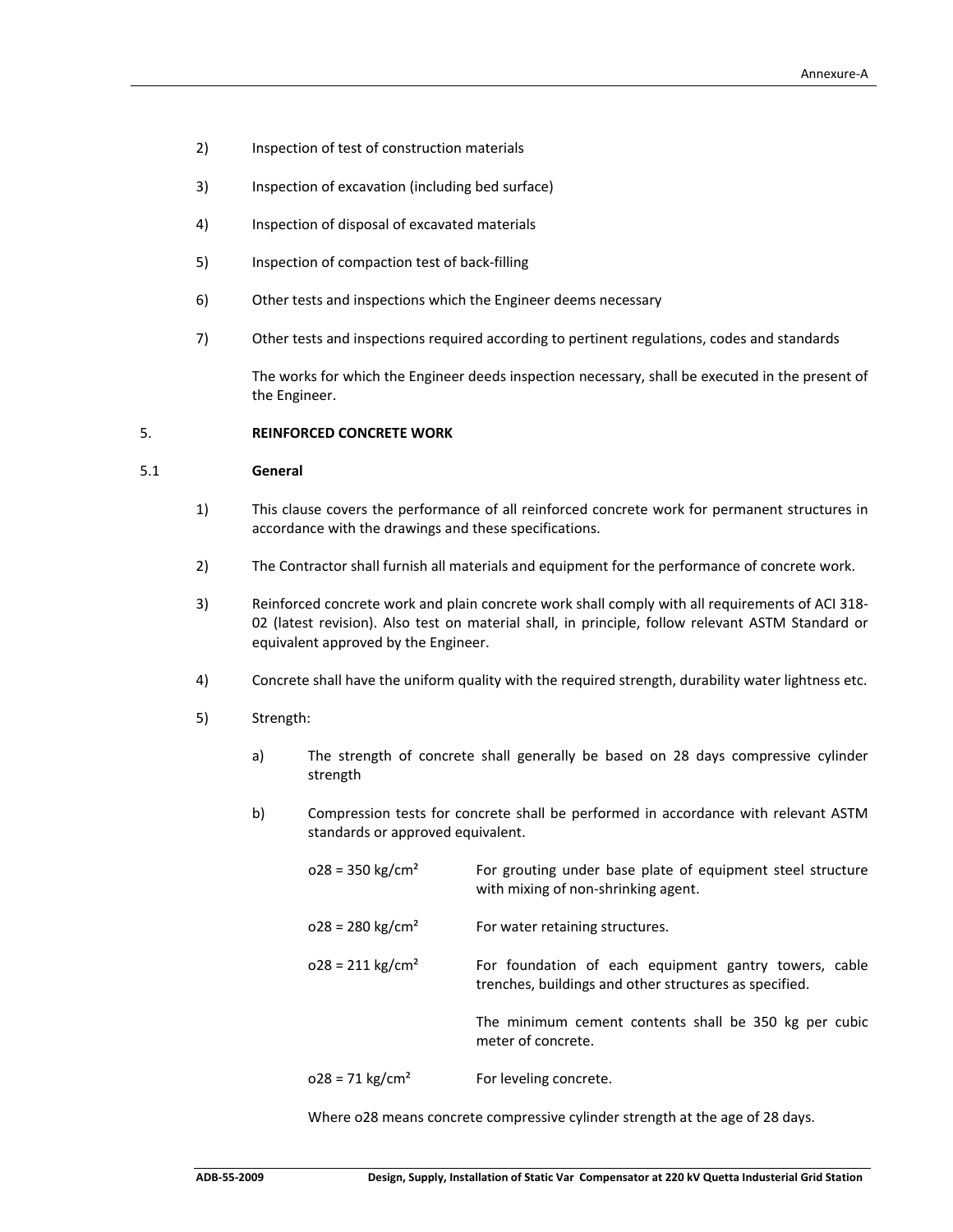## **Table‐1 – Basic Mix Data**

|     | Design<br><b>Strength</b><br>$028$ kg/cm <sup>2</sup> |    | <b>Max Size of</b><br>Aggregate<br>(mm) | Slump<br>(cm) | Air<br>E/ment<br>(%) | <b>Description</b>                                                                   |
|-----|-------------------------------------------------------|----|-----------------------------------------|---------------|----------------------|--------------------------------------------------------------------------------------|
|     | 350<br>Table-3                                        |    | As per                                  | $4 \pm 2$     |                      | Grouting under base plates of<br>equipment steel structure.                          |
|     | 280<br>Table-3                                        |    | As per                                  | $10 \pm 2$    | $4 \pm 1$            | Water retaining structures.                                                          |
|     | 210<br>Table-3                                        |    | As per                                  | $6 \pm 2$     | $4 \pm 1$            | Foundation, buildings and<br>other structures.                                       |
|     | 140<br>Table-3                                        |    | As per                                  | $10 \pm 2$    | $4 \pm 1$            | Leveling                                                                             |
|     | Note:                                                 | 1. | Specific gravity in design              |               |                      | Cement - 3.15, Fine Aggregate - 2.62, Coarse Aggregate and Crushed Stones - 2.62.    |
|     |                                                       | 2. |                                         |               |                      | The Contractor shall submit proposal of mix design for approval of the Engineer.     |
|     |                                                       | 3. | directed by the Engineer.               |               |                      | Maximum size of coarse aggregate may be reduced for columns, beams and slabs etc. as |
| 5.2 |                                                       |    | <b>Material</b>                         |               |                      |                                                                                      |
| 1)  |                                                       |    | <b>Material for Reinforced Concrete</b> |               |                      |                                                                                      |
|     |                                                       |    | a)<br><b>Cement</b>                     |               |                      |                                                                                      |

Classification shall be Ordinary Portland Cement to be complied with British Standard 12:1971 "Specifications for Ordinary and Rapid Hardening Portland Cement" or to ASTM Designation C150‐99a Standard Specification for Portland Cement for Type‐I", or equivalent and Sulphate Resistant (SR) cement shall be used in water logged area and as per requirements of Geotechnical investigations and this shall be according to ASTM C150‐99a Type‐V.

#### b) **Water**

i) Water shall be clean and free from injurious amounts of oils, acids, alkalis, salts, organic materials or other substances deleterious to concrete or reinforcement.

- ii) Sea, river or canal water shall not be used in mixing concrete for reinforced or plain concrete.
- iii) Test as described in clause 2.5 shall be within acceptable limits.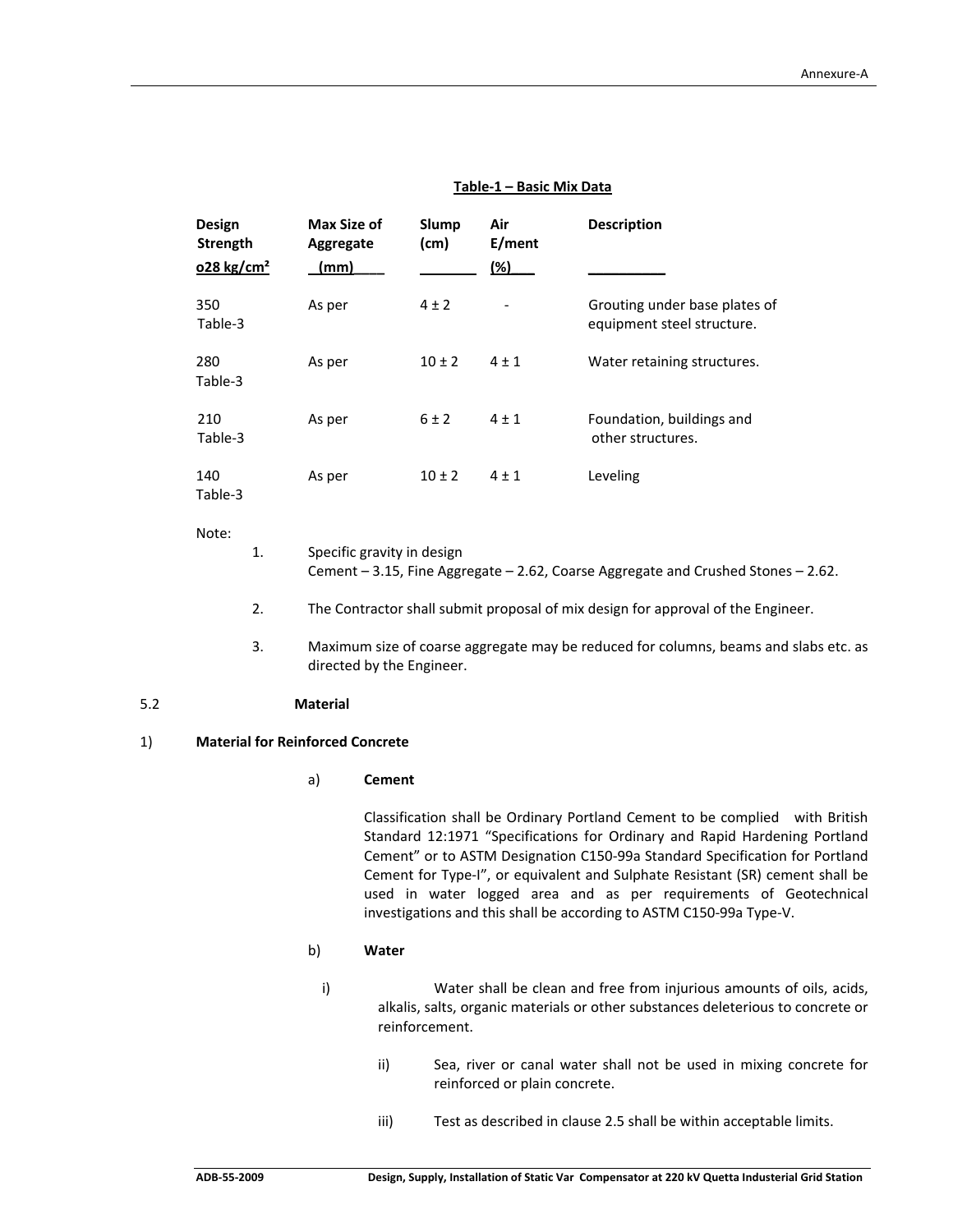iv) Non‐potable water shall not be used in concrete unless specifically approved by the Engineer.

## c) **Fine Aggregate**

## i) **General**

Fine aggregate shall be clean, strong, hard, durable, suitably graded and free from injurious amounts of dust, mud, organic impurities, salts etc. Beach sand shall not be used for concrete.

## ii) **Grading**

Fine aggregate shall consists of large and small particles suitably mixed, and its grading shall, as a standard, be within the range shown in Table‐2.

## **Table ‐ 2 ‐ Standard Grading of Fine Aggregate**

| Sieve Designation         | Percent   |
|---------------------------|-----------|
| U.S. Standard Square Mesh | Passing   |
|                           |           |
| 0.375 in (9.5 mm)         | 100       |
| No. 4 (4.75 mm)           | 95 to 100 |
| No. 8 (2.36 mm)           | 80 to 100 |
| No. 16 (1.18 mm)          | 50 to 85  |
| No. 30 (600 mm)           | 25 to 60  |
| No. 50 (300 mm)           | 10 to 30  |
| No. 100 (150 mm)          | 02 to 10  |

The sand equivalent value of the fine aggregate, as determined by ASTM Designation D‐2419‐02 "Standard Test Method for Sand Equivalent Value of Soils and Fine Aggregate", shall not be less than 75. The Fitness Modules shall range between 2.3 to 3.1.

#### d) **Coarse Aggregate**

#### i) **General**

Coarse aggregate shall be clear, strong, hard, durable, suitable graded and free from injurious amount of flakes, elongated pieces, organic impurities, salts etc.

#### ii) **Crushed Stones**

Coarse aggregate shall consist of large and small particles suitably mixed and its grading shall be within the range shown in Table‐3 as a standard.Sieve analysis shall be performed in accordance with ASTM Designation C33‐02a, or equivalent.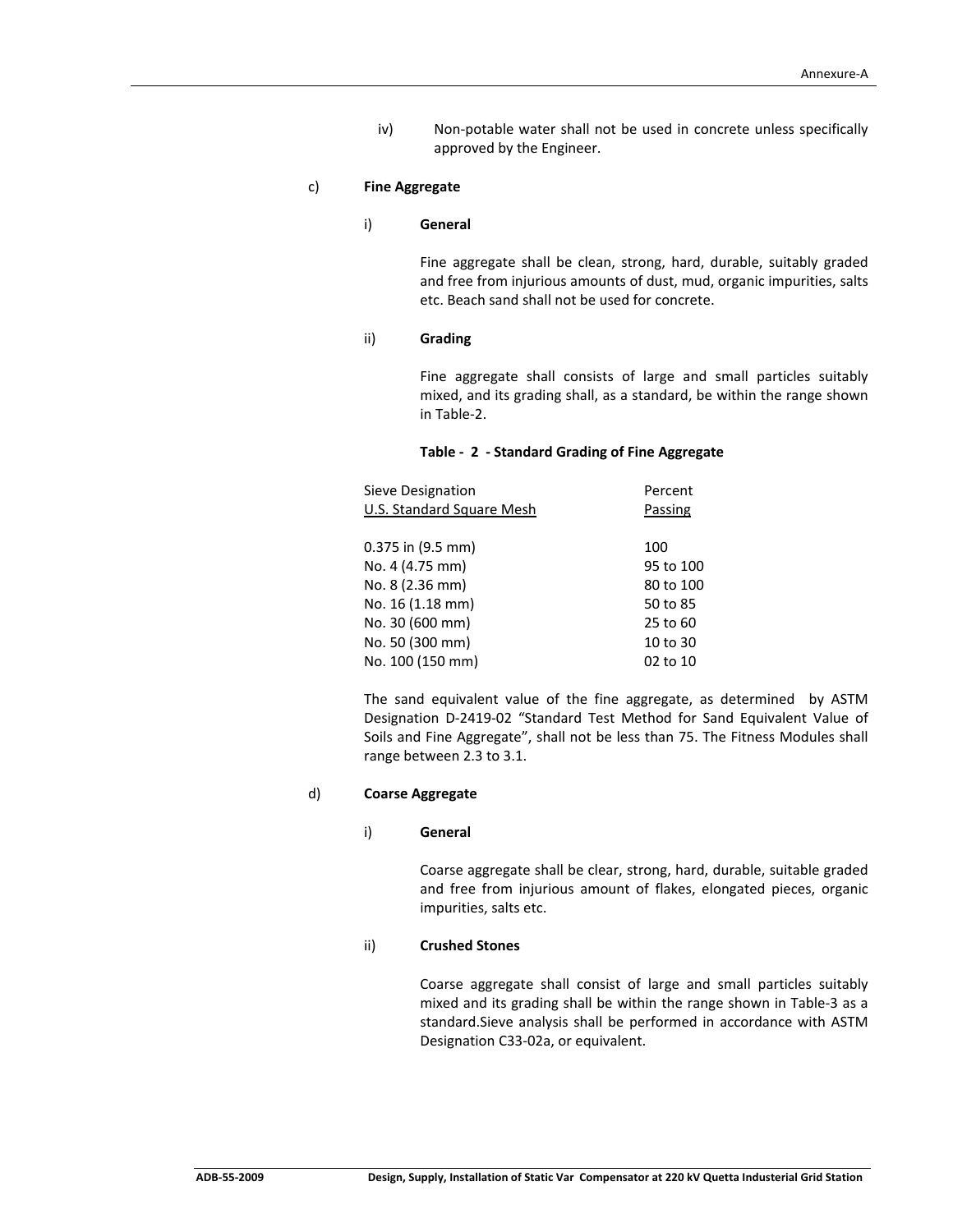| <b>US Standard</b><br>Sieve Size | $1.5$ in. to<br>$0.75$ in. | $0.75$ in.<br>to No. 4   | $0.5$ in.<br>to No. 4 |
|----------------------------------|----------------------------|--------------------------|-----------------------|
| 2                                | in.100                     |                          |                       |
| 1.5                              | in.90 to 100               | $\overline{\phantom{a}}$ |                       |
| 1                                | in.20 to 55                | 100                      |                       |
| 0.75                             | in.0 to 15                 | 90 to 100                | 100                   |
| 0.5                              | in.                        | $\overline{\phantom{a}}$ | 90 to 100             |
| 0.375                            | in.                        | 0 to 10                  | 20 to 55 40 to 70     |
| No. 4                            | $\overline{\phantom{0}}$   | 0 to 10                  | 0 to 15               |
| No. 8                            | -                          | $0$ to 5                 | $0$ to 5              |
|                                  |                            |                          |                       |

**Table ‐ 2 ‐ Standard Grading of Coarse Aggregate**

Percent by weight finer than each laboratory sieve

#### e) **Reinforcement**

Steel bar reinforcement, shall be deformed bars conforming to the provisions of ASTM Designation A615/A615M‐01b, "Standard Specification for Deformed and Plain Billet‐Steel Bars for Concrete Reinforcement" and shall have a minimum yield stress of 40,000 psi. Steel bar reinforcement in the openings to be filled with second stage concrete shall be of mild steel. At least 45 days prior to issuing each order for reinforcing steel, the Contractor shall notify the Engineer in writing of the Contractor's proposed sources of supply so that the Engineer may make arrangements for plant examination, testing and inspection. A similar notification shall be given prior to each shipment to the Site. The Contractor shall provide such assistance, instruments, machines, labour and materials as are required for examining, measuring and testing the quality, weight or quantity of steel at the mill and at the Site. If and when required Contractor shall provide all necessary facilities to Engineer for the selection of test pieces and shall prepare these to the required shape and length and submit it to the laboratory where directed for tests at Contractor's cost. No steel shall be incorporated in the Works without prior approval of the Engineer.

## f) **Admixture**

- i) The Engineer shall select the source and brand of air-entraining admixture, if required. The air-entraining admixture will be an approved substance or compound conforming to the requirements of ASTM Designation C260‐01, "Standard Specification for Air‐entraining Admixtures for Concrete", which will produce entrained air in the concrete as hereinafter specified. The air‐entraining admixture shall be added to the batch in solution in a portion of the mixing water. This solution shall be batched by means of mechanical batcher capable of accurate measurement and in such a manner as to ensure uniform distribution of the admixture throughout the batch during the specified mixing period.
- ii) The source, brand and types of suitable water-reducing cementdispersing admixtures, if required, shall be selected by the Engineer.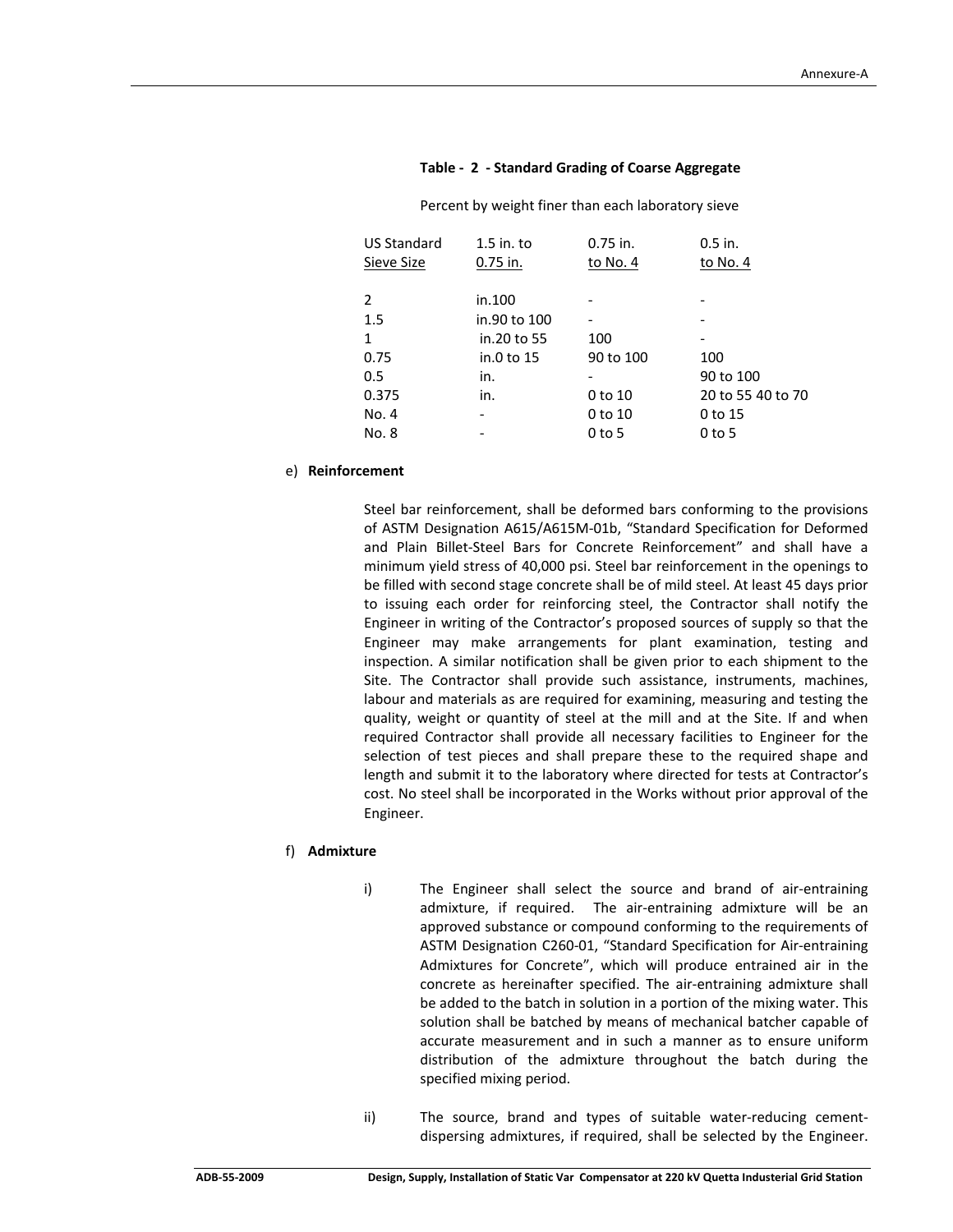The water-reducing admixture will be compatible with the airentraining admixture specified above and shall be batched and added to the concrete in the manner specified for the addition of air‐ entraining admixture but separate from the portion of the mixing water containing the air-entraining admixture. The quantities of water-reducing cement-dispersing admixture to be used shall be in accordance with the instructions of the Manufacturer, as approved by the Engineer. Water‐reducing admixture will conform to the requirements of ASTM Designation C494‐99a "Standard Specification for Chemical Admixtures for Concrete". Water‐reducing admixtures shall be sampled at the source of supply and tested at the expense of the Contractor. Additional tests if deemed necessary shall also be arranged by the Contractor without any claim of cost under the supervision of the Engineer.

iii) Admixture for non‐shrinking of concrete shall be used for grouting wherever required.

## g) **Mortar**

Before placing the fresh concrete a mortar cost, approximately two cm thick, shall be placed on construction joint. The proportion of the mortar mix shall be one part of cement to two parts of sand of fineness of between No. 100 and No. 4 sieves, with a consistency which allows spreading it over the surface and completely filling of all irregularities in the old concrete. Before concrete is placed over a construction joint, the joint shall be thoroughly cleaned and wetted. Any excess water shall be removed prior to concreting.

#### 2) **Storage of Materials**

#### a) **Storage of Cement**

- i) Cement shall be stored separately for each type in either silos or damp‐proof warehouses.
- ii) Silos to store cement shall be built or equipped with suitable means so that cement will not be retained at the bottom without being conveyed out.

In case of sacked cement, it shall be stacked on the floor rising atleast 30 cm from the surface of the ground, and shall be stored in such a manner as to facilitate conveyance and inspection. Height of each stack shall be at most 13 sacks.

- iii) Any bag for which portion of cement has hardened during its storage shall not be used at all. Cement stored for long period shall be tested for its quality prior to its use.
- iv) Cement with excessively high temperature shall be used only after lowering the temperature.

#### b) **Storage of Aggregate**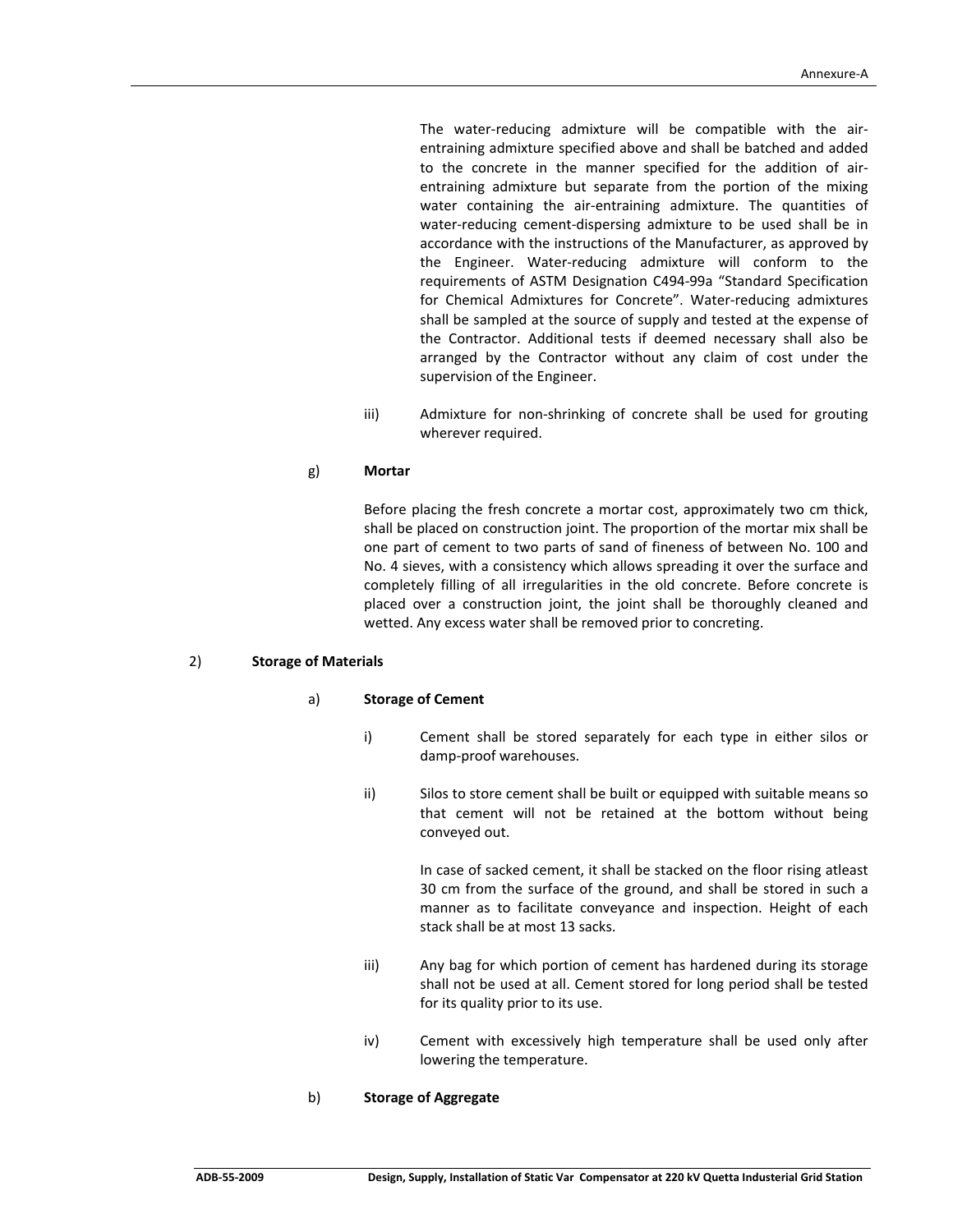- i) Fine aggregate, coarse aggregate and other aggregate of different type and grading shall be separately stored with dividers between each.
- ii) When receiving, storing and handling aggregate, facilities shall be well maintained and handling shall be carefully performed so that no segregation of large particles from small ones may occur, no foreign materials may become mixed, or in case of coarse aggregate, no particles may be crushed.
- iii) Storage facility of aggregate shall be equipped with a suitable drainage system, and shall have a suitable capacity so that the aggregate with uniform surface water may be used separately and the aggregate received may be used after being tested.
- iv) In hot weather, aggregate shall be stored in a place with a facility to avoid direct exposure to the sun etc. so that extreme drying or temperature rise in the aggregate does not occur.

## c) **Storage of Reinforcement**

Reinforcement shall not be directly placed on the ground, and it shall be stored in a warehouse or a place with suitable cover.

#### d) **Storage of Admixture**

- i) Admixture shall be stored so as to be free from dusts and other impurities. Admixture in powder form shall be stored in such a manner that absorption of water and hardening are prevented and admixture in liquid form shall be stored in such a manner that segregation and change in quality are prevented.
- ii) Admixture material shall be carefully handled.
- iii) Admixture material shall be stored in silos or warehouses which are damp‐proof and shall be used in the same order as they are received.
- iv) Admixture stored for a long period or found to have changed shall be tested prior to its use. Should it be found in the test that admixture does not possess the required characteristics, its use shall not be allowed.

#### 5.3  **Mix Proportions**

- 1) Mix proportion for concrete shall be determined in such a manner that the unit quantity of water its minimized while the required strength, durability, water tightness and the workability suitable or the work are secured.
- 2) Mix proportion for concrete and results of tests mixing shall be determined so as to provide the required strength, workability, uniformity and durability. The scheme of mix proportion shall be submitted to the Engineer for approval. The form of submission as per Table‐4 shall be used. The design strengths of the concrete shall be the classes indicated below.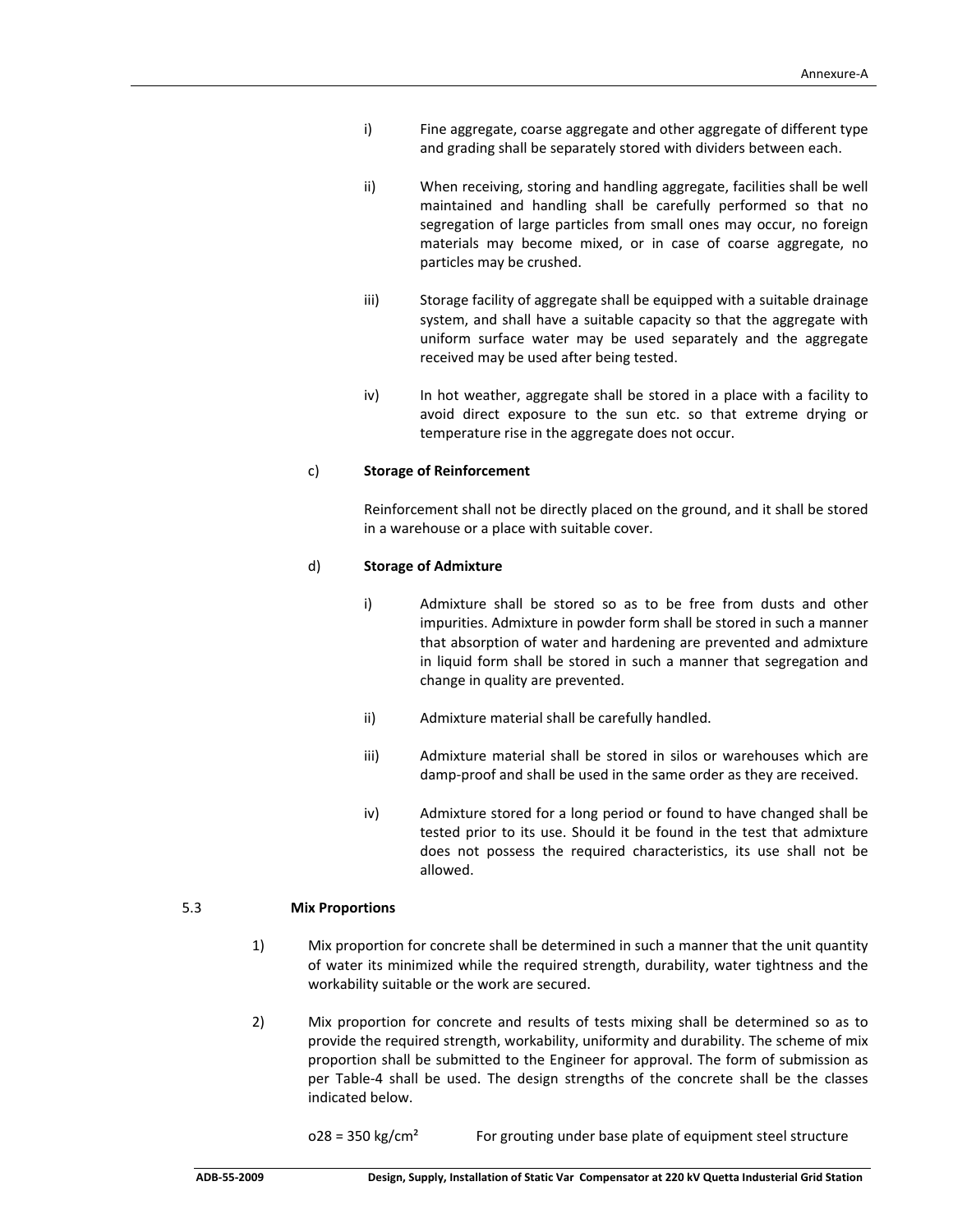| $028 = 280$ kg/cm <sup>2</sup> | For water retaining structures. |
|--------------------------------|---------------------------------|
| $028 = 211 \text{ kg/cm}^2$    | For foundation and buildings    |
| $028 = 71$ kg/cm <sup>2</sup>  | For leveling concrete.          |

Where o28 means concrete compressive cylinder strength at the age of 28 days.

The Contractor shall prepare concrete mix design according to basic design data for mixing as indicated in the Table‐1 herein.

#### **Table‐4 (Concrete Mix Design Report)**

|             |       |         |           |         |       |        | Quantity (per Mixed 1m <sup>3</sup> ) |        |                    |
|-------------|-------|---------|-----------|---------|-------|--------|---------------------------------------|--------|--------------------|
| Mix Size of | Slump | Air-    | Max       | Sand    | Water | Cement | Fine                                  | Coarse | Add mixture        |
| Aggregate   |       | Entrain | Water/    | percent | (W)   | (C)    | Aggre.                                | Aggre. |                    |
|             |       | ment    | Cement    | s/a     |       |        | (S)                                   |        |                    |
|             | (cm)  | (%)     | $w/c$ (%) | (%)     | kg    | kg     | kg                                    | kg     | gm/cm <sup>3</sup> |

Note: The quantity of admixture shall be indicated in  $cm<sup>3</sup>$  or gram without solution or dilution.

## 5.4 **Batching**

Each material to be used in concrete shall be obtained through batching.

#### 1) **Batching Equipments**

- a) Batching method and batching equipment for each material shall be subject to the approval of the Engineer in advance.
- b) Batching equipment for each material shall be inspected and adjusted if necessary, prior to the commencement of the construction work and periodically during the construction.

#### 2) **Batching of Materials**

- a) Batching shall be made in accordance with the mix design approved by the Engineer. Test for surface water of the aggregate shall be in accordance with relevant ASTM Designation of equivalent or as directed by the Engineer. Test for the quantity of the effective absorption of water, in case of dried aggregate, shall be as directed by the Engineer.
- b) Volume of one batch shall be determined as directed by the Engineer.
- c) Each material shall be batched by weight and/or by volume as approved by Engineer except the water and the solution of admixture, which may be measured by only volume.
- d) Error in the measurement in each batch shall be within the permissible error range given n Table‐5.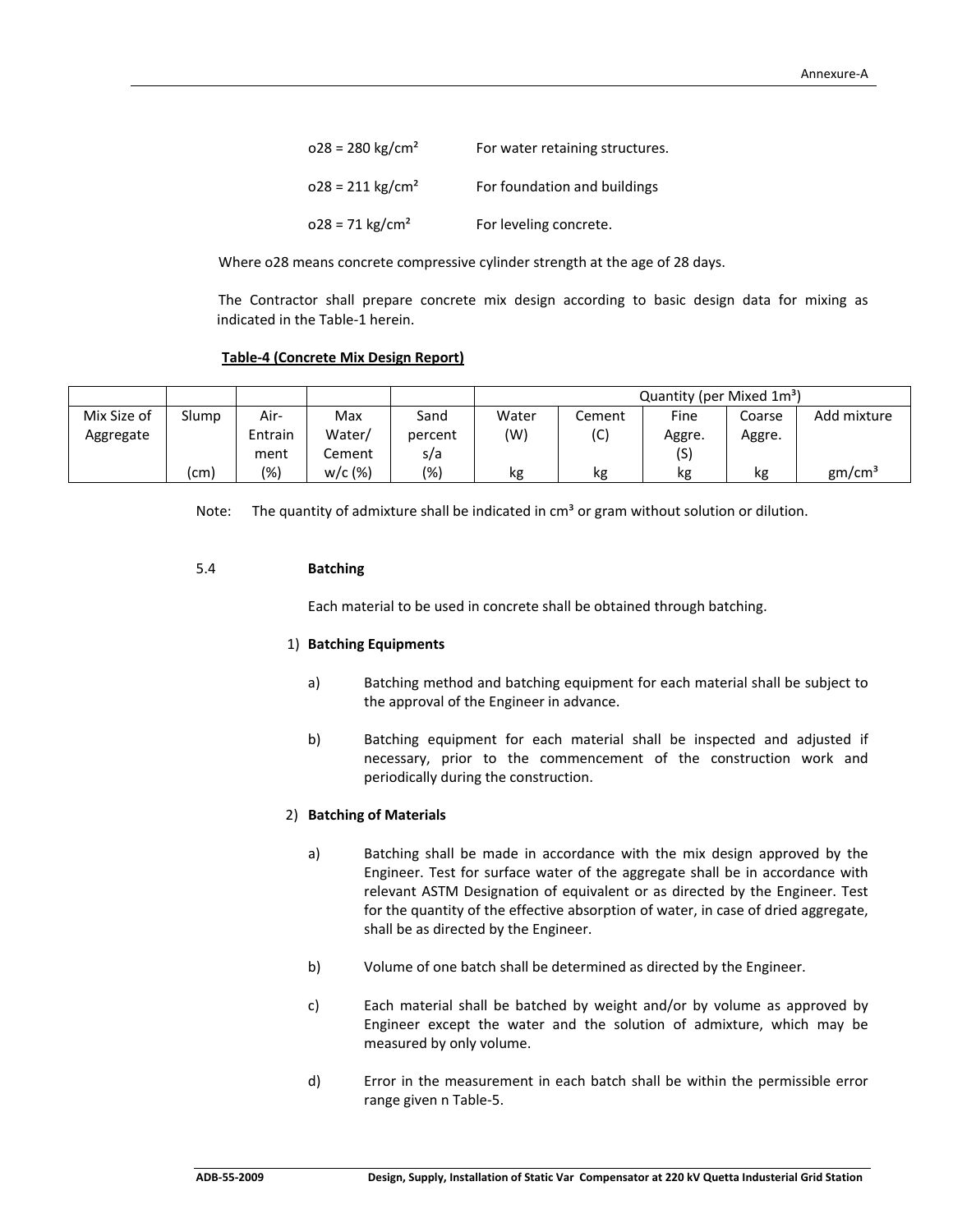## Table‐5 Permissible Error in Measurement

| <b>Type of Materials</b>    | Permissible Error (%) |
|-----------------------------|-----------------------|
| Water                       | ±1                    |
| Cement & admixture material | ± 2                   |
| Aggregate                   | ± 3                   |
| Solution of admixture agent | $+3$                  |

## 5.5 **Mixing**

 Materials for concrete shall be thoroughly mixed until the mixed concrete becomes uniform in quality.

## 1) **Mixers**

- a) Mixers shall be either tilting batch mixers or forced batch mixers
- b) Any concrete mixers to be used under this project shall be subject to approval of the Engineer.
- c) Mixers shall be such that they will not cause any separation of materials at the time of discharging.

#### 2) **Mixing**

- a) When charging a mixer, all the materials shall be charged uniformly and simultaneously in principle.
- b) Mixer shall be rotated at a speed recommended by the manufacturer.
- c) Mixing time shall, in principle, be determined based on tests. As a standard, it shall be at least 1 minute and 30 seconds for tilting type mixers and 1 minute for forced mixers.
- d) Mixing shall not be continued for more than three times the specified mixing time.
- e) Materials for new batch shall not be charged into the mixer until all the concrete in the mixer is discharged.
- f) Mixers shall be thoroughly cleared before and after their use.
- g) Concrete which is left mixed and has commenced setting shall not be used after re‐tempering.
- h) Hand mixing shall not be allowed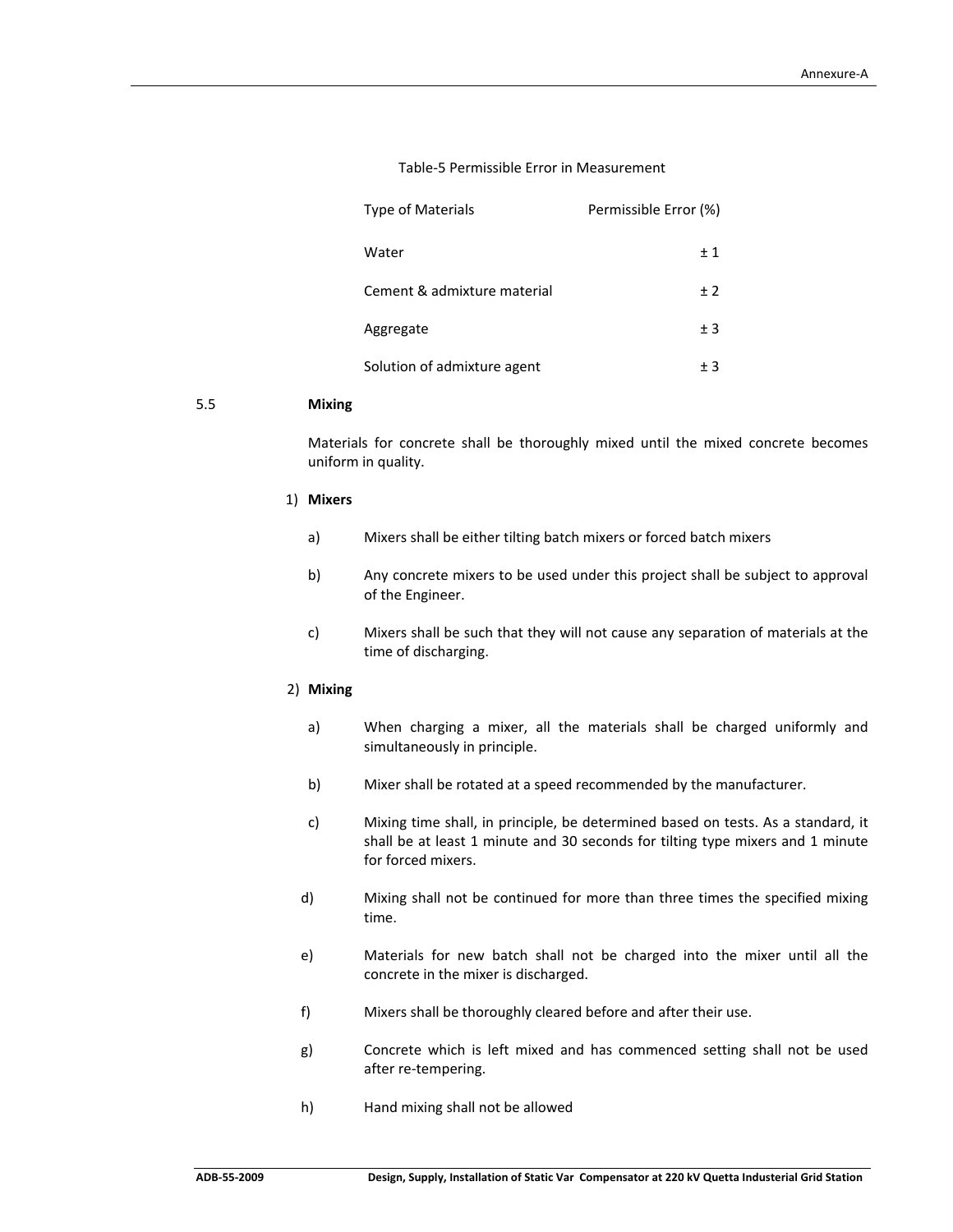## 5.6 **Conveying and Placing**

## 1) **General**

- a) Prior to the commencement of the construction work, a plan for conveying and placing shall be made, and this shall be subject to the approval of the Engineer.
- b) Concrete shall be conveyed by methods which will prevent separation and loss of materials, shall be placed immediately and then, shall be thoroughly compacted. Even when it is impossible to place the concrete immediately due to some special reasons, the time between mixing and the completion of placing shall not exceed 30 minutes.
- c) When segregation is observed in concrete during its delivery or placement, it shall be made uniform in quality by remixing.

## 2) **Conveying Equipment**

 Equipments to be used in conveying concrete shall be those which can easily deliver the concrete to its required place. Should the delivery distance be long, they shall equipped with such facility as an agitator.

## 3) **Buckets**

 Structure of buckets shall be such that they will not cause any separation of materials when charging or discharging concrete, and that the concrete can be easily and swiftly deposited from them.

## 4) **Conveyer Belts**

 Should conveyer bolts be used, they shall be suitably located so that they will not impair the quality of the concrete and the end of the line shall be provided with baffle plates and an elephant trunk so that the segregation of concrete can be prevented.

## 5) **Buggies and Trolleys**

 Should buggies or trolleys be used, a level runway or path shall be constructed so that separation of material will not occur in conveying concrete.

## 6) **Chutes**

- a) Should any chute be used, it shall be drop‐chute in principle. The drop chute shall be connected to an elephant trunk so that the separation of materials is minimized.
- b) Open chutes may be used, only when approved by the Engineer. Each open chute shall be inclined at uniform angle all along its length and the slope shall be such that it will not cause any separation of materials of the concrete to be placed. The distance between the bottom end of the chute and the surface on which concrete is to be deposited, shall be at most 1.5 m. The discharging end shall be equipped with a suitable elephant trunk.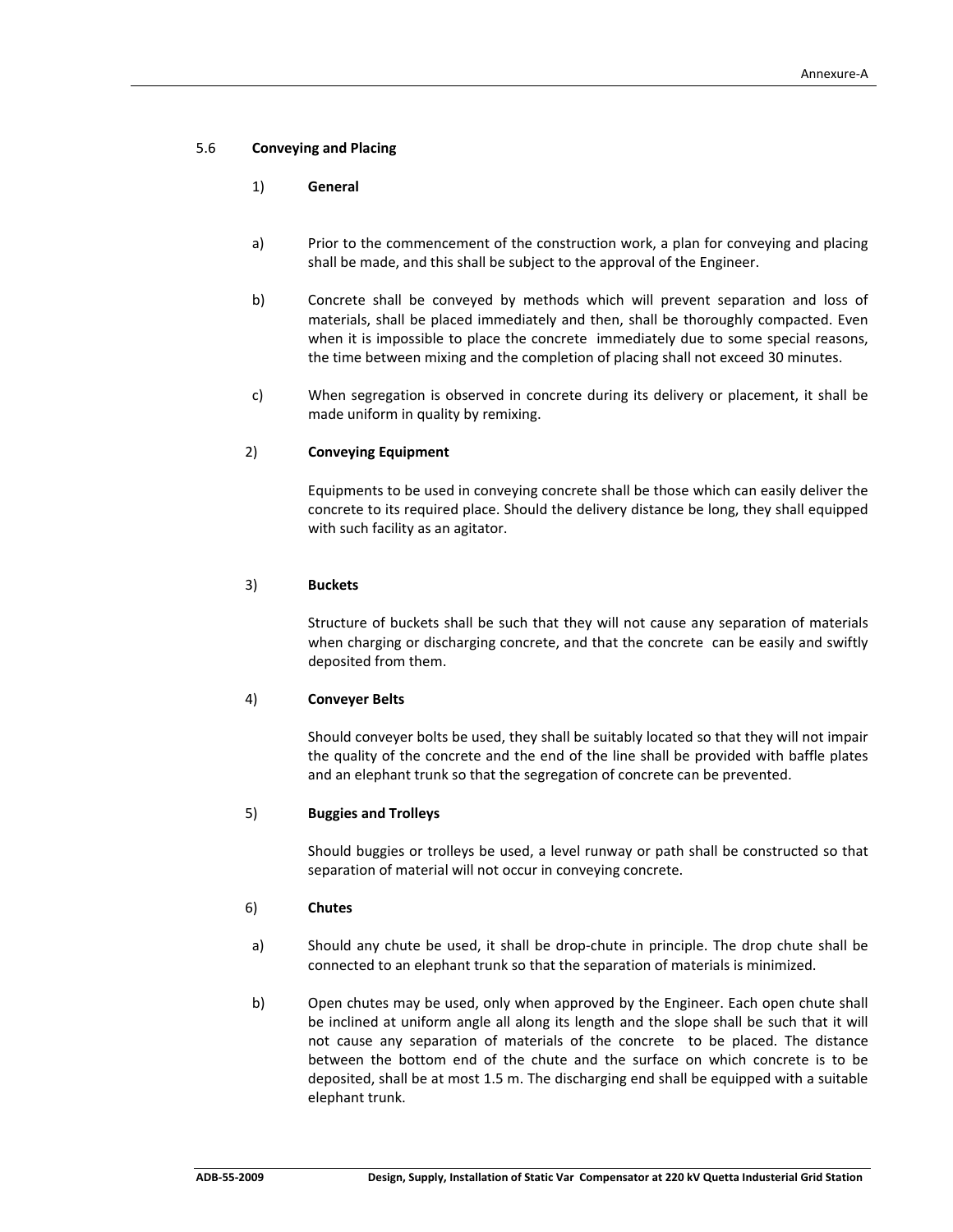## 7) **Preparation of Placing**

- a) Prior to the placement, the arrangement of reinforcement, forms etc. shall be approved by the Engineer.
- b) Prior to the commencement of the placement, it shall be certified that conveying equipments and placing equipments are in conformance to the plan of placing.
- c) Prior to the placement, conveying equipments, placing equipments and the inside of forms shall be thoroughly cleaned to prevent foreign materials from being mixed into the concrete. Portions expected to face concrete and to absorb water shall be moistened in advance.
- d) Water in pits and sumps shall be removed prior to the placement of the concrete. Suitable protective measures shall be taken so that water running into these pits and sumps will not wash the concrete just placed.

## 8) **Placing**

- a) Concrete shall be placed in accordance with the plan of placing should it be inevitable to change the placing method, it shall be so done as directed by the Engineer.
- b) When concreting is done in hot weather, special attention may be given to the materials, placement, curing etc.
- c) Portions such as the ground and foundations which may absorb the water in concrete shall be thoroughly wetted prior to the placement of concrete.
- d) Temperature in concrete at the time of placing shall be at most 25 deg. C for gantry foundations and 32 deg. C for equipment foundations and other structures. If the temperature goes up, precautionary measures approved by the Engineer have to be taken.
- e) Conveying equipments for concrete shall be such that they will protect concrete from being dried or heated.
- f) Concrete shall be protected as soon as the placement is completed or interrupted. Special care shall be exercised to keep the surface of the concrete moist.
- g) During the concreting operation, attention shall be paid not to disturb the arrangement of the reinforcement.
- h) Concrete shall be placed in such a manner that it will not be required to be moved after being deposited.
- i) Should any notable separation of materials be observed during concreting, the concrete shall be remixed to obtain the uniform quality and necessary measures to prevent separation shall be taken before the placing operation is resumed.
- j) Concrete for one section shall be placed continuously until it is complete.
- k) Concrete shall, in principle, be placed in such a manner that the surface of the placed concrete will be horizontal within the section. One lift in placement shall be at most 30 cm, in principle, if the length of the vibratory rod is larger than the concrete lift.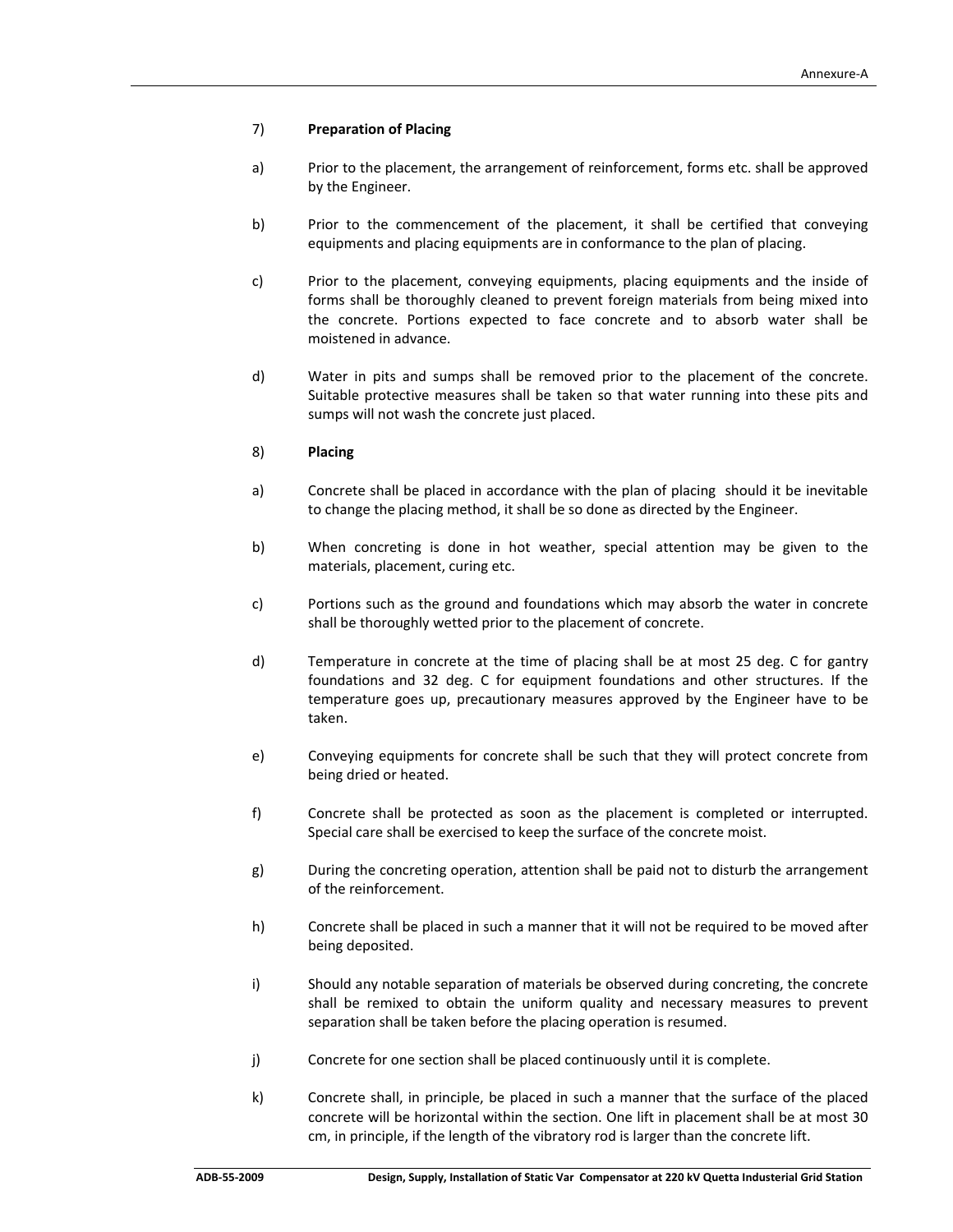- l) Should concrete be placed in layers, each succeeding layer shall be placed while the one below it is still plastic. Should it become necessary to place concrete on top of layer which has started setting, it shall be done in accordance with the relevant clause.
- m) When height of the formwork is great, it shall be provided with openings for concrete placing or the placement shall be done using droop chutes in order to prevent the concrete from being segregated or from adhering to the reinforcement or to the forms above the layer to be placed.
- n) The height of the end of buckets and hoppers shall be at most 1.0 m above the level of placement.
- o) Should there be any water coming out and accumulated during the placement, the concrete shall not be placed further until the water is removed by suitable means.
- p) When concreting high structures such as walls and columns continuously, the consistency of the concrete and the rate of lifting shall be controlled, in such a manner that separation of materials during the placement and the compaction is minimized.

## 5.7 **Compaction**

- 1) In principle, internal vibrators shall be used to compact the concrete. When it is difficult to use internal vibrators in the case of thin walls suitable means shall be adopted. Vibrators to be used shall be subject to the approval of the Engineer.
- 2) Concrete, shall be thoroughly compacted immediately after placement, and shall be thoroughly worked around the reinforcement and into the corners of the form. Where conditions make compaction difficult, batches of mortar containing the same proportions of cement, sand and water as used in the concrete shall first be deposited to ensure the compaction.
- 3) When compaction is achieved by vibrators, it shall be inserted into the layer below the one just placed by about 10 cm. The vibrators shall be pulled out very slowly so that no hole will form in the concrete.
- 4) When concreting is to be compacted by internal vibrators the spacing and the time of their application shall be as directed by the Engineer.

#### 5.8 **Additional Placing**

Should additional placing be made on top of a layer which has already started to harden, it shall be thoroughly and carefully worked on a directed by the Engineer so that the top and the lower layer becomes monolithic.

## 5.9 **Curing**

## 1) **General**

a) Concrete, after being placed, shall be sufficiently cured without being subjected to injurious effects caused by low temperature, drying, sudden change in temperature etc.

The Contractor shall report the said method to the Engineer and obtain his approval

b) Concrete shall be protected from vibrators, impacts and loads while it is hardening.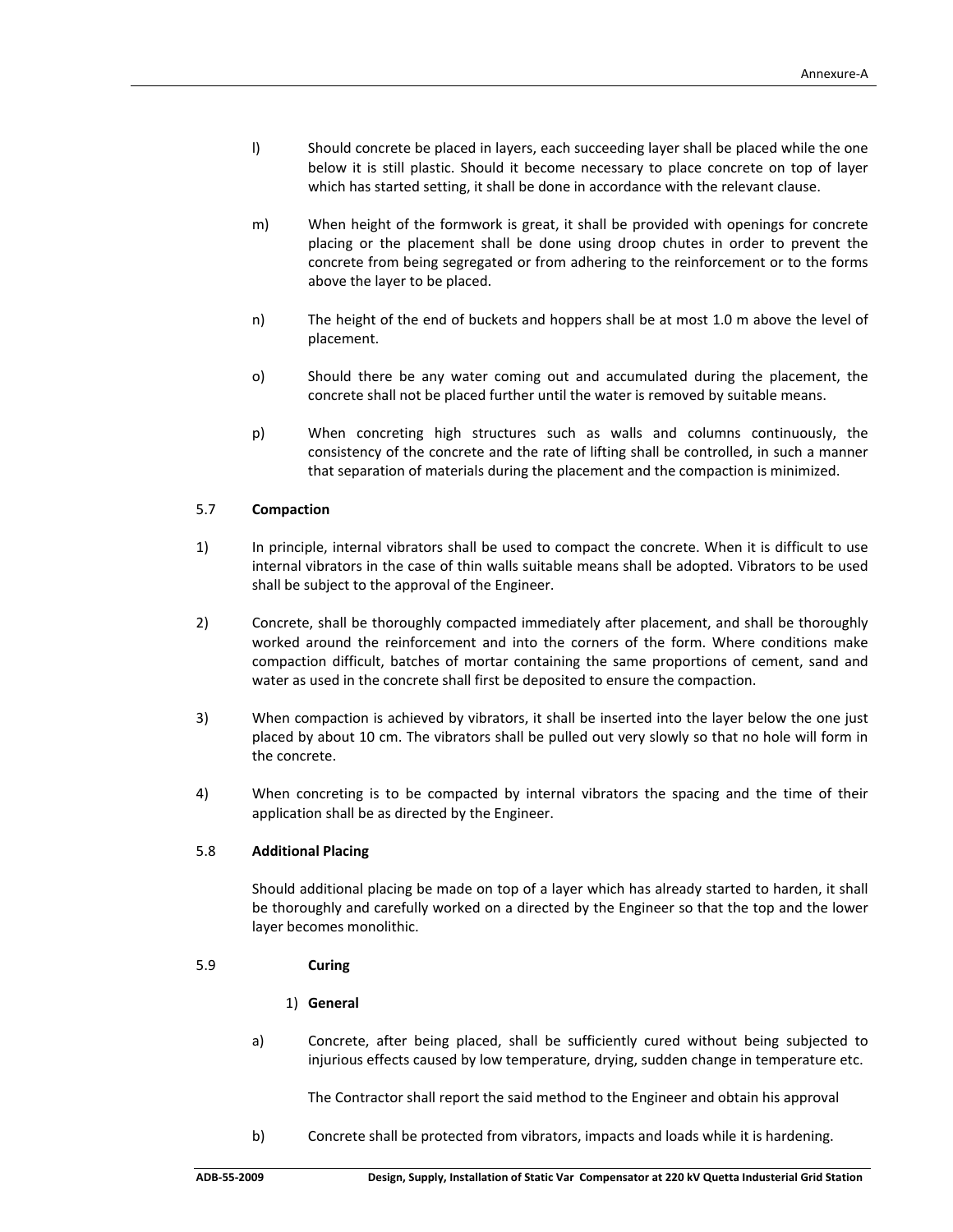## 2) **Wet Curing**

- a) Concrete being placed and compacted shall be protected form the sun, wind, showers etc. until it starts hardening.
- b) Any exposed surface of concrete which has hardened to a degree that works can be done without impairing it shall be either covered with wet mats, canvas, sand etc. or directly watered and shall be kept moistened continuously for at least seven (7) days after the placement in case Ordinary Portland Cement is used.
- c) When sheathing boards are expected to become dry, they shall be watered.

## 5.10 **Joints**

## 1) **General**

- a) Location and structure of joints including expansion joints shall be as per relevant standards and codes and shall be shown and specified in the drawings.
- b) Should any joint not specified in the design be made, its location, direction and method of construction shall be determined in the plan of construction so that it will not impair the strength and the appearance of the structure, and this shall be subject to the approval of the Engineer.

## 2) **Construction Joints**

- a) Construction joints shall be located where the shear forces are minimum and with their faces in perpendicular, in principle, to the direction of compression in the member as approved by the Engineer.
- b) Should it be unavoidable to make a construction joint at a location where large shear is acting, it shall be reinforced by forming tendons or grooves, or embedding suitable steel as approved by the Engineer.

## 3) **Construction of Horizontal Construction Joints**

- a) Sides of the surface of a horizontal construction joint intersecting the forms shall be kept as horizontal and straight as possible.
- b) When new concrete is placed, the surface of the old concrete shall be removed of all laitance, interior concrete, loosened aggregate etc. and shall be thoroughly wetted.
- c) Prior to the placement of new concrete, the forms shall be tightened, standing water removed and either cement paste or mortar with the same mix proportion as in concrete shall be applied on the surface of the old concrete.

## 4) **Construction Method for Vertical Construction Joints**

a) When a vertical construction joint is to be made, the forms at the joint shall be rigidly supported and the concrete in the vicinity of the joint shall be thoroughly compacted by vibrators.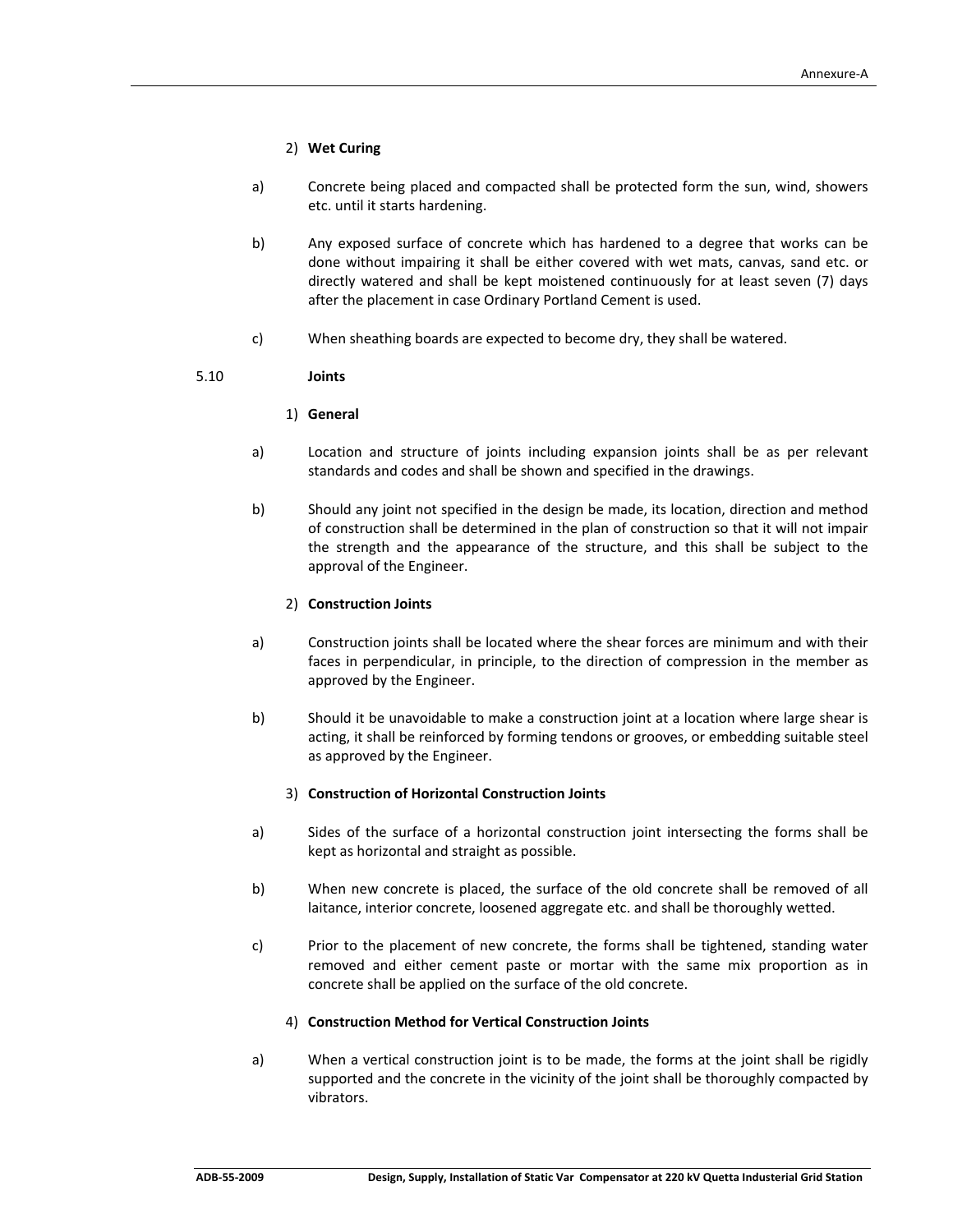- b) Fresh concrete shall be placed after the surface of the aged concrete at the joint is removed of the surface film or is roughened and thoroughly wetted or after the surface is treated as directed by the Engineer.
- c) Fresh concrete shall be thoroughly compacted at the time of placement so that the fresh and aged concrete is in tight contact with each other.

## 5.11 **Reinforcement Work**

## 1) **Processing of Reinforcement**

- a) Reinforcement shall be processed to the shape and the dimensions as shown in the drawings by a method which will not impair the quality of the material.
- b) Reinforcement shall be processed in ordinary temperature. When it is unavoidable to heat for processing, the whole process shall be subject to the approval of the Engineer.

## 2) **Placing of Reinforcement**

- a) Prior to fabrication and at time concrete is placed, reinforcement shall be thoroughly cleaned and free from must, oil, loose rust and any other non-metallic coatings which may impair the bond between the reinforcement and the concrete.
- b) Reinforcement shall be accurately placed to the designated position, and shall firmly be supported so that it will not be dislocated during the placement of concrete. Erection bars, if required, shall be used for this purpose.

Important crossing of reinforcement shall be fastened by either annealed wire of at least 0.9 mm in diameter or binding wire.

- c) Clearance between reinforcement and sheathing board shall be maintained correctly by use of spacers.
- d) Reinforcement shall always be inspected by the Engineer before placing of concrete.

#### 3) **Covering of Concrete**

- a) The covering shall be at least one diameter of the reinforcement.
- b) In general, the minimum covering shall be as shown in Table‐6, unless otherwise noted on the drawings.

## **Table – 6 Minimum Covering (cm)**

| <b>Conditions</b>                                                                                                       | Slabs, Walls | <b>Beams, Columns</b> |
|-------------------------------------------------------------------------------------------------------------------------|--------------|-----------------------|
| When not directly exposed to<br>severe weather or ground                                                                | 2.0          | 4.0                   |
| When effective coating is not applied<br>on the portion which may be subjected<br>to injurious chemical reaction due to | 5.0          | 6.5                   |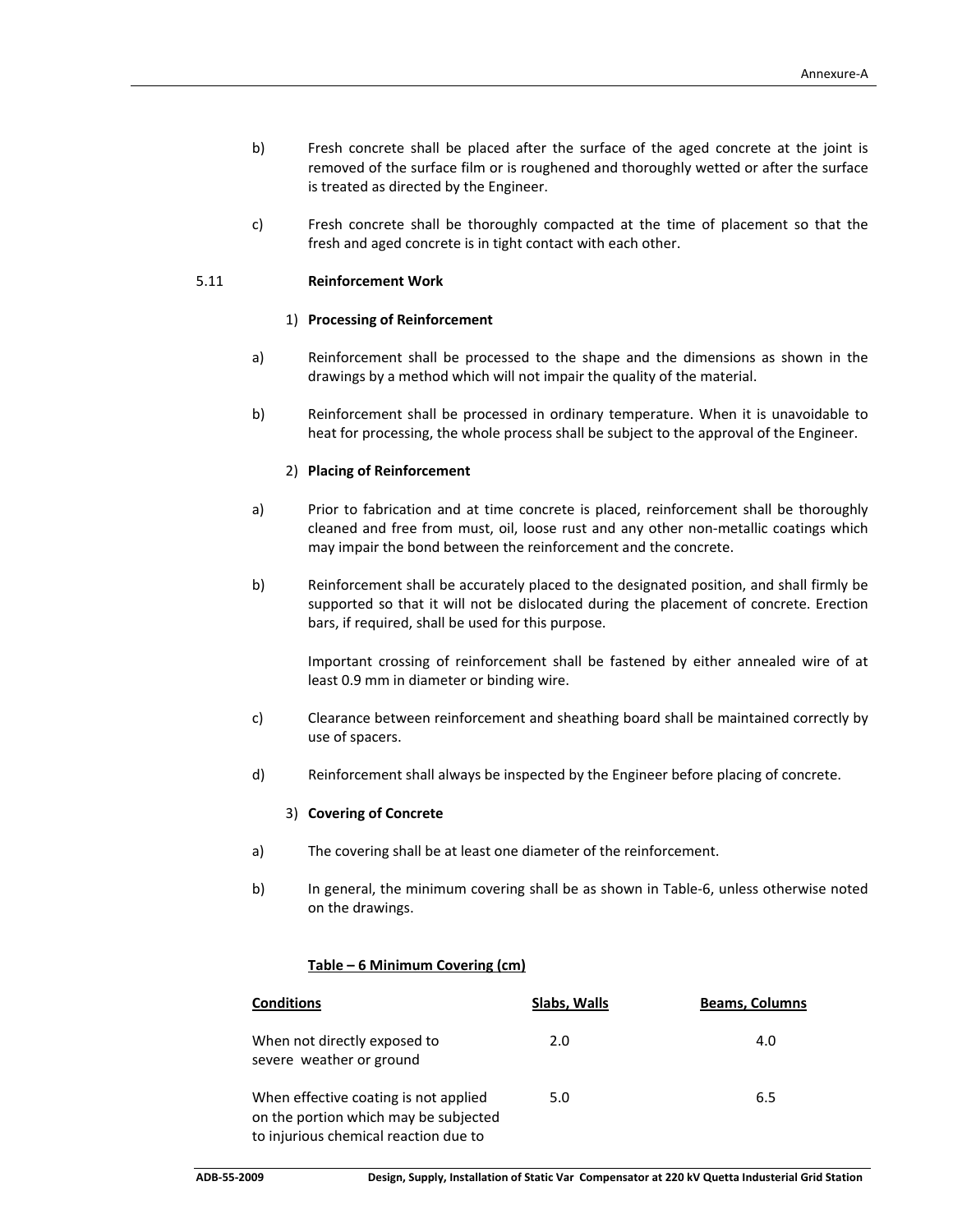smoke, acid, alkali, oil, deicing salts, brackish water etc.

- c) In case of footings and important members of a structure, it is recommended that the covering be at least 7.5 cm when concrete is placed directly facing the ground, and at least 5 cm for bars with diameter or more than 19 mm and 4 cm for bars with the diameter of less than 19 mm when the concrete is buried and directly facing the ground or when it is subjected to severe weather conditions. However, the covering at the bottom side of slabs may be at least 2.5 cm even if the portion of it is subjected to extreme weather conditions.
- d) The covering in structures which are required to be specially fireproof shall be determined based on the temperature of the fire, duration, characteristics of aggregate to be used etc.

## 4) **Joints of Reinforcement**

- a) Lap joints of reinforcement shall be made by lapping the required lengths and fastening them together at several points with annealed wire of at least 0.9 mm in diameter. Lap length shall be according to ASTM Designations.
- b) Reinforcement projecting from the structure and exposed for future jointing shall be protected from damage, corrosion, etc.

## 5.12 **Forms and Timbering**

Forms and timbering shall be so designed and constructed as to have the required strength and rigidity, to secure correct position, shape, lines dimensions of the structure and to secure the satisfactory quality in concrete.

## 1) **Design of Forms**

- a) Forms shall be those which can easily be fabricated and stripped; joints of sheathing boards and panels shall be forced in parallel with or perpendicular to the axis of the member so that it will have to structure which is tight against mortar.
- b) The structure form shall be such that the corners of concrete can be mould even hen it is not particularly specified.
- c) Temporary openings, if necessary, shall be made at suitable locations to facilitate cleaning and inspection of the forms and the placing of concrete.

## 2) **Design of Timbering**

- a) Suitable type of timbering shall be selected and the load carried by them shall be correctly transferred to the foundation by appropriate means.
- b) As design of timbering for important structures is concerned they shall be subjected to the approval of the Engineer.

#### 3) **Construction of Forms**

Stripping agents shall be applied on the inside of the sheathing board.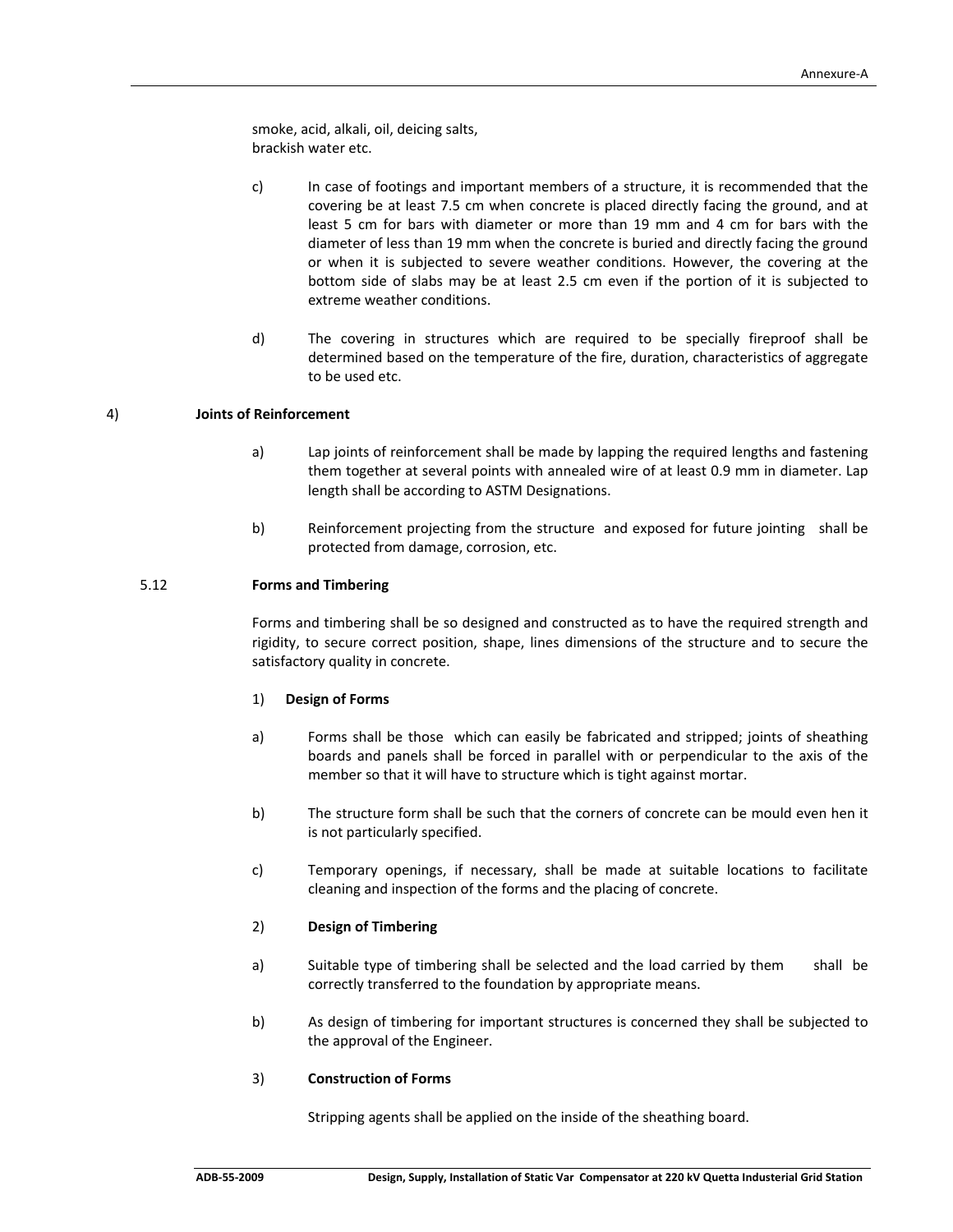### 4) **Construction of Timbering**

- a) Timbering shall be constructed so as to have sufficient strength and stability.
- b) An amount of the settlement of the form works due to the weight of the placed concrete shall be estimated and a camber shall be introduced, if necessary, in the shoring.

## 5) **Removal of Forms and Timbering**

- a) Forms and timbering shall not be removed until the concrete reaches a strength required to carry the concrete weight and the load applied during the construction work.
- b) Time and sequence of the removal of the forms and timbering shall be subject to the approval of the Engineer.

Loading on a structure immediately after the removal of the forms and timbering shall be subject to the approval of the Engineer.

## 5.13 **Finishing**

## 1) **General**

 When the uniform appearance should be obtained on the exposed surface, special attention shall be given to place the concrete for the predetermined section continuously without changing the materials, proportions and the method of the placement.

## 3) **Surface Note Facing Sheathing Boards**

- a) Surface of the concrete compact and approximately leveled to the required level and shape shall not be finished until the water coming out ceases and is removed.
- b) Cracks formed after finishing but before hardening shall be removed by tamping or refinishing.

## 4) **Surface Facing Sheathing Boards**

- a) Concrete which will be exposed shall be placed and compacted in such a manner that the surface solely composed of mortar will be secured.
- b) Projections and lines formed on the surface of concrete shall be removed to ensure surface flatness. Honeycombs and chipped places shall be removed and the surface shall be moistened and patched with appropriately proportioned concrete or mortar to be finished flat.
- c) Cracks formed after the removal of the forms due to temperature stress, drying, shrinkage, etc. shall be repaired as directed by the Engineer.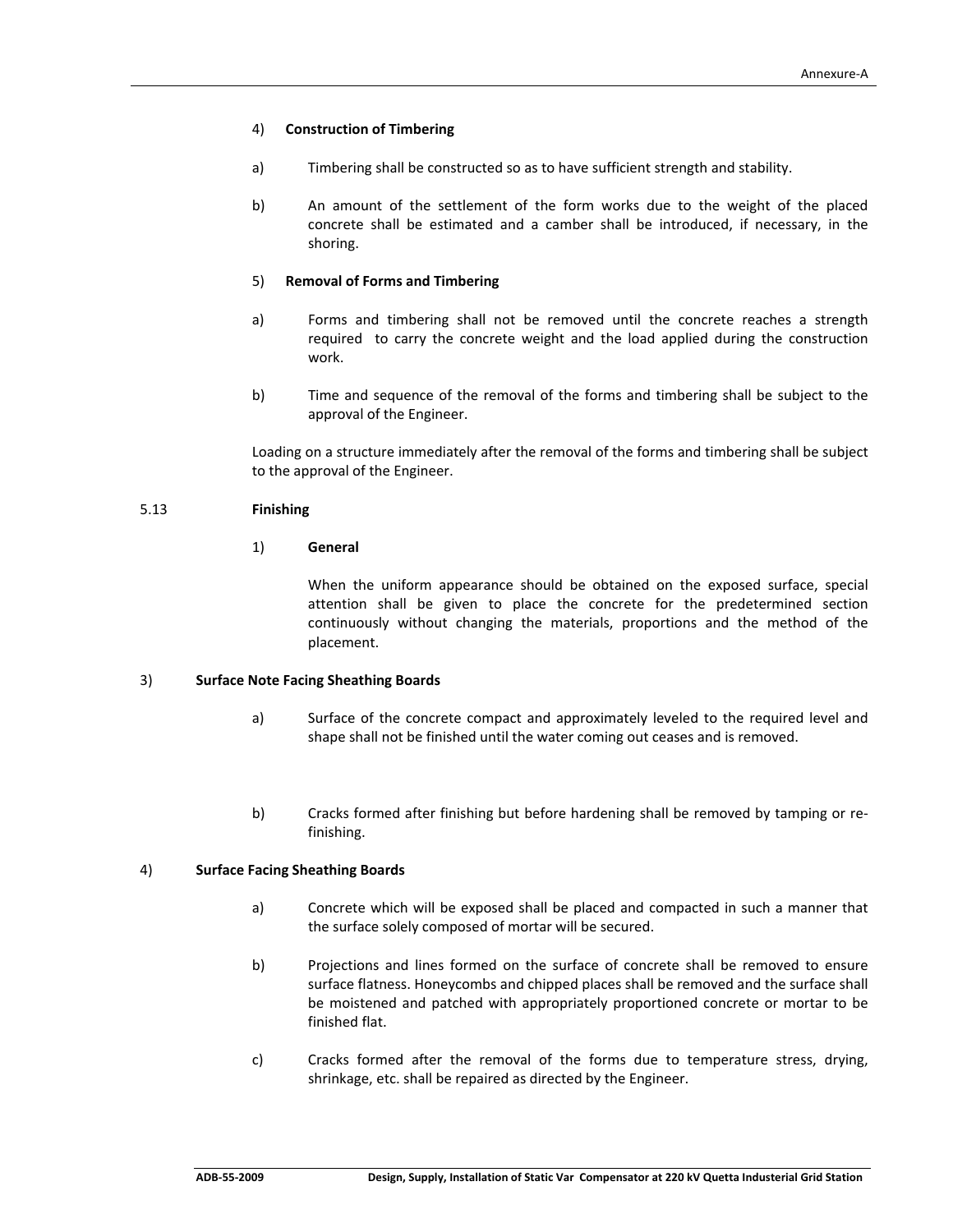## 5.14 **Tests**

Contractor shall submit to the Engineer six copies of reports as directed by the Engineer.

## 1) **Test of Material**

- a) All the materials (cement, water, fine aggregate, coarse aggregate, reinforcement, admixture, etc.) to be used shall be approved by the Engineer after the Contractor submits the test results.
- b) The testing method shall comply with relevant ASTM Designation or equivalent.

## 2) **Tests of Concrete**

 Materials of concrete, reinforcement, equipments, and workmanship shall be controlled to produce reinforced concrete of the required quality economically.

- a) During construction the following tests shall be carried out as directed by the Engineer.
- i) Slump test
- ii) Temperature test
- **iii)** Compression test of concrete

Samples for compression tests of each class of concrete placed each day shall be taken not less than once a day, nor less than once for each 100m3 of concrete, nor less than once for each 450m2 of surface area for slabs or wall.

- b) In order to determine the suitability of the curing method and the time to remove the forms, and in order to certify the safety for early loading, strength tests shall be performed on specimens cured under the conditions as similar as possible to those of the concrete at the site. Should the result of the test indicate that the obtained strength of the specimen is much smaller than that of the specimens cured under the control condition, the method of curing at the site shall be changed as directed by the Engineer.
- c) For compression test of concrete, minimum six (6) test specimens shall be required with a minimum of one set of sample per concrete, pour from a randomly selected batch of concrete, taken at point of discharge from mixer or truck, cured under standard conditions.

Three (3) specimens shall be tested for seven (7) or fourteen (14) days strength, the remained three (3) specimens shall be tested for twenty eight (28) days strength.

d) Should it become necessary after the completion of the work, non‐destructive test of concrete or tests on concrete specimens cut out from the structure shall be carried out.

The expenses for the above tests shall be included in the unit prices.

## 3) **Control of Concrete by Compressive Strength**

- a) Control of concrete by compressive strength shall be based on 28 days compressive strength. Specimens, in this case, shall be taken in such a manner that they will represent the concrete of the structure for at least each separate pour.
- b) Test results of compressive strength to be used for the control of concrete shall generally be considered satisfactory if arithmetic average of strength tests for specimens taken from the same batch, equals or exceeds specified compressive strength and not individual strength test falls below specified compressive by more than, 35 kg/cm<sup>2</sup>.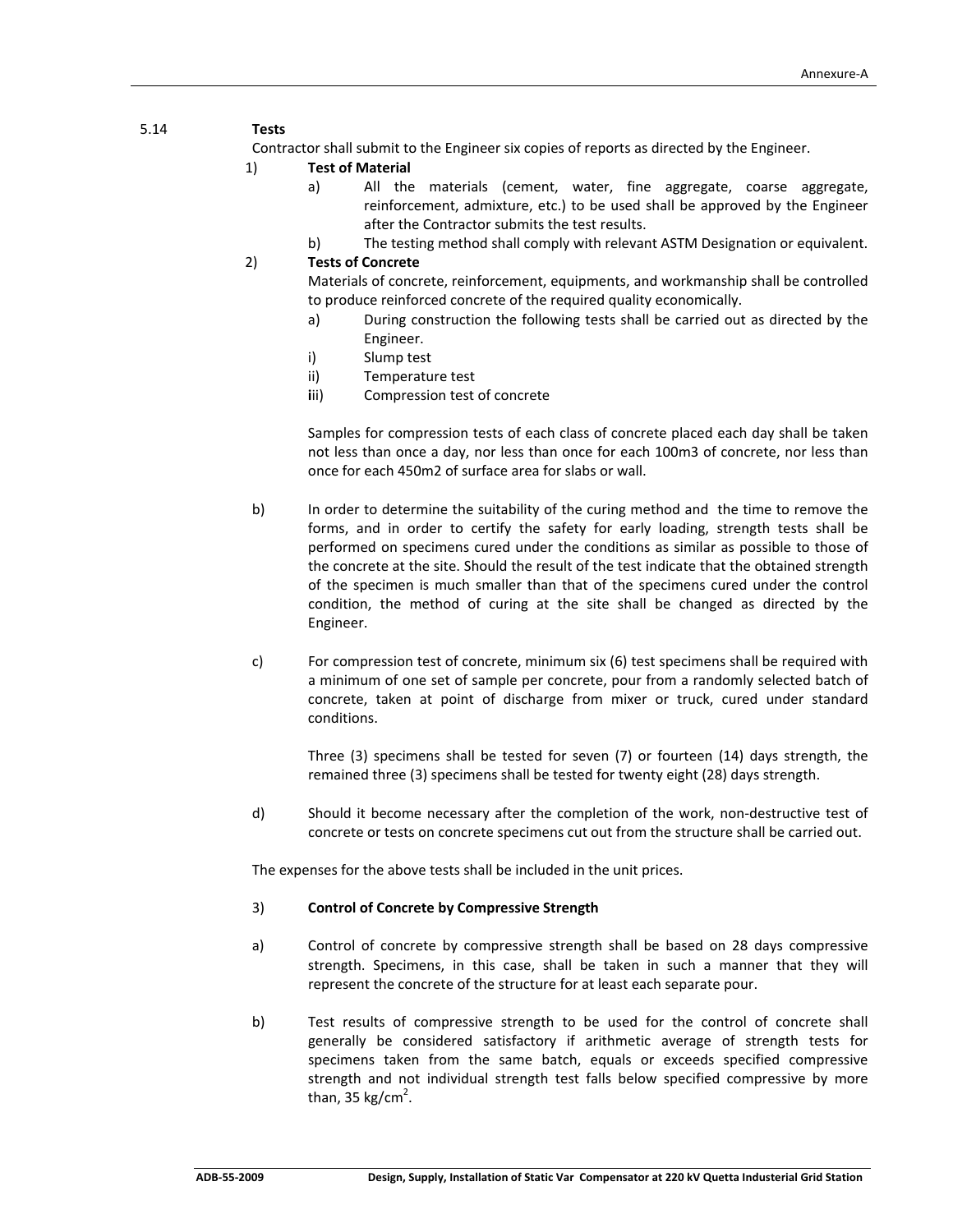## 4) **Inspection of Quality of Concrete**

- a) The Contractor shall submit to the Engineer the results of the tests of concrete obtained according to the quality control test in the preceding paragraph 4.05.14. and obtained approval of the Engineer.
- b) When the results of tests show that the strength of any concrete is below the minimum specified, Engineer may give instructions for the whole or part of the work concerned to be removed and be replaced at the expense of Contractor. The Contractor's Works which has to be removed and replaced as a result of the defective concrete. If any concrete is held failed, Engineer may order the proportions of that class of concrete to be changed in order to provide the specified strength.

## 5) **Test of Reinforcement Bars**

 In the case where there is no test certificate of reinforcement bars (mill sheet) or in case the Engineer deems necessary, the Contractor shall carry out the characteristics and strength test of reinforcement bars and obtained approval from the Engineer for its use.

## a) **Test Method**

 Test method shall conform to the relevant ASTM Designation or equivalent, unless directed otherwise by the Engineer.

## b) **Report**

The result of the tests shall be reported to the Engineer without delay.

#### 5.15 **General**

The inspection and tests specified herein shall include the following:‐

- a) Volume of work executed
- b) Inspection and test of construction materials
- c) Inspection of reinforcement bar assembly
- d) Inspection of forms
- e) Inspection of the lines, grades and dimensions of the structures
- f) Identification test of the quality of concrete at site (cast-in-place concrete).
- g) Other tests and inspections required according to pertinent regulations, codes and standards or as deemed necessary by the Engineer.

The following tests and inspections shall be executed in the presence of the Engineer.

- i) Strength test of reinforcement steel
- ii) Compression test of concrete
- iii) Other tests and inspections the Engineer deems necessary.

#### 2) **Inspection of Reinforcement Bar Assembly**

 Prior to placement of concrete, the Engineer shall inspect reinforcement bar assembly to confirm the classification and diameter of reinforcement bar, space between reinforcement, length of lap joint and covering etc. are according to the Drawings.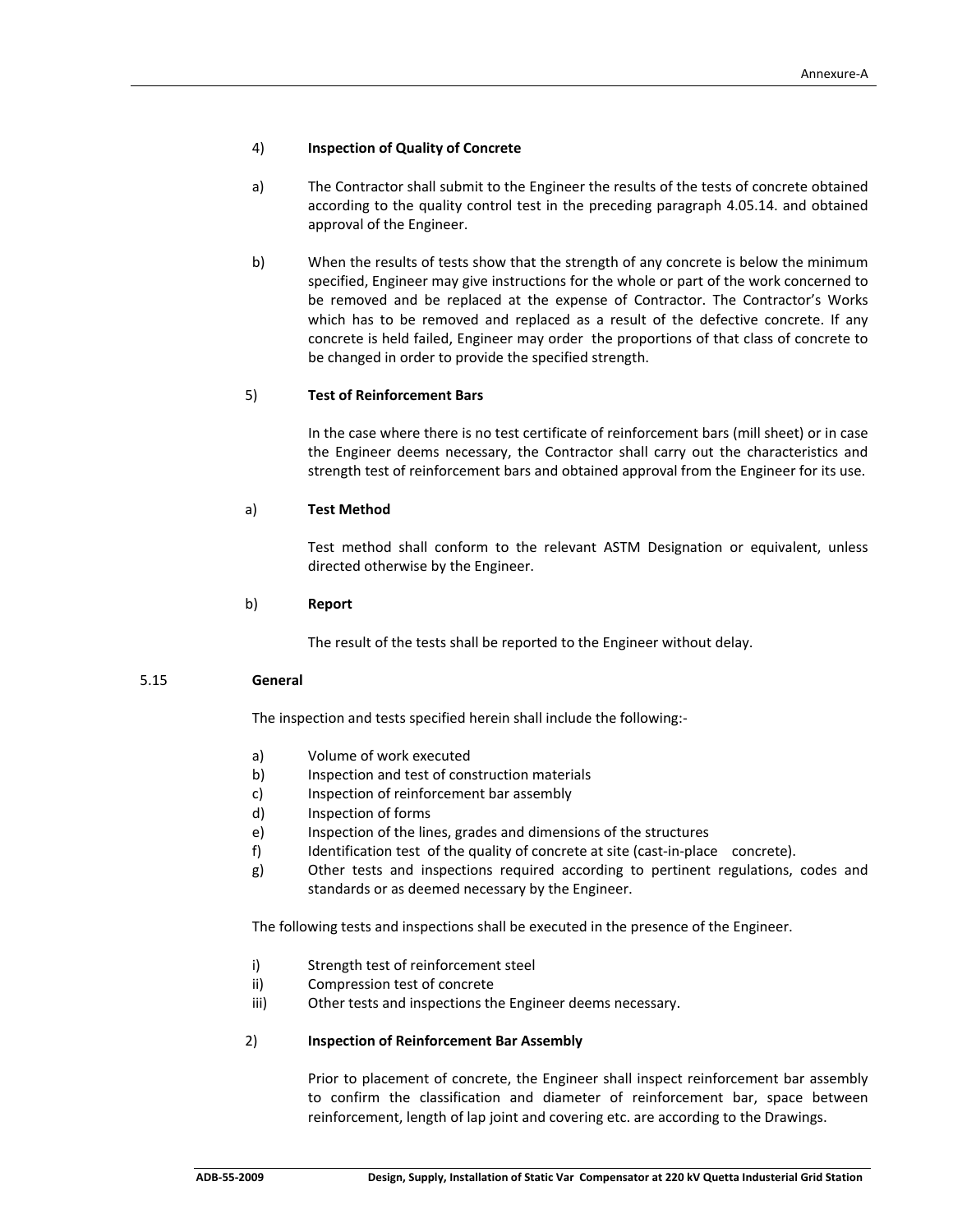#### 3) **Inspection of Forms**

 Prior to placement of concrete, the Engineer shall inspect the form work and shall give approval for concreting.

## 4) **Inspection of the Dimensions of the Structure**

 Inspection of the dimensions of the structures shall be made as required by the Drawings.

Concrete work shall not exceed, in general, the tolerance limits specified below:

a) Variation from plumb or specified batter for surface of stems and lines.

| i)<br>ii)         | In any 3.0 m of length<br>Maximum for the entire length                                                | $5 \, \text{mm}$<br>$15 \, \text{mm}$ |
|-------------------|--------------------------------------------------------------------------------------------------------|---------------------------------------|
| b)                | Variation from the level for slabs                                                                     |                                       |
| i)<br>ii)<br>iii) | In any 3.0 m of length<br>In any 6.0 m of length<br>Maximum for the entire length<br>$15 \, \text{mm}$ | $5 \, \text{mm}$<br>8 mm              |
| c)                | Variation in cross sectional dimensions of stems and thickness of slabs.                               |                                       |
| i)<br>ii)         | <b>Minus</b><br>Plus                                                                                   | $5 \, \text{mm}$<br>$10 \text{ mm}$   |
| d)                | Variation and level specified at tope of foundations.                                                  |                                       |
| i)<br>ii)         | <b>Minus</b><br>Plus                                                                                   | $10 \text{ mm}$<br>$10 \, \text{mm}$  |
| e)                | Variation in protective covering of reinforcement steel.                                               |                                       |
| i)<br>ii)         | With cover of 40 mm or less<br>With cover more than 40 mm                                              | $-5$ mm<br>$-10$ mm                   |
| f)                | Variation from effective depth of<br>reinforcement steel.                                              | $20 \, \text{mm}$                     |
|                   |                                                                                                        |                                       |

## 5.16 **CABLE TRENCH WORK**

## 5.16.1 **General**

 The Contractor shall provide all cable trenches leading from the outdoor equipment in the switchyard to the indoor equipment in the buildings as shown in the Drawings.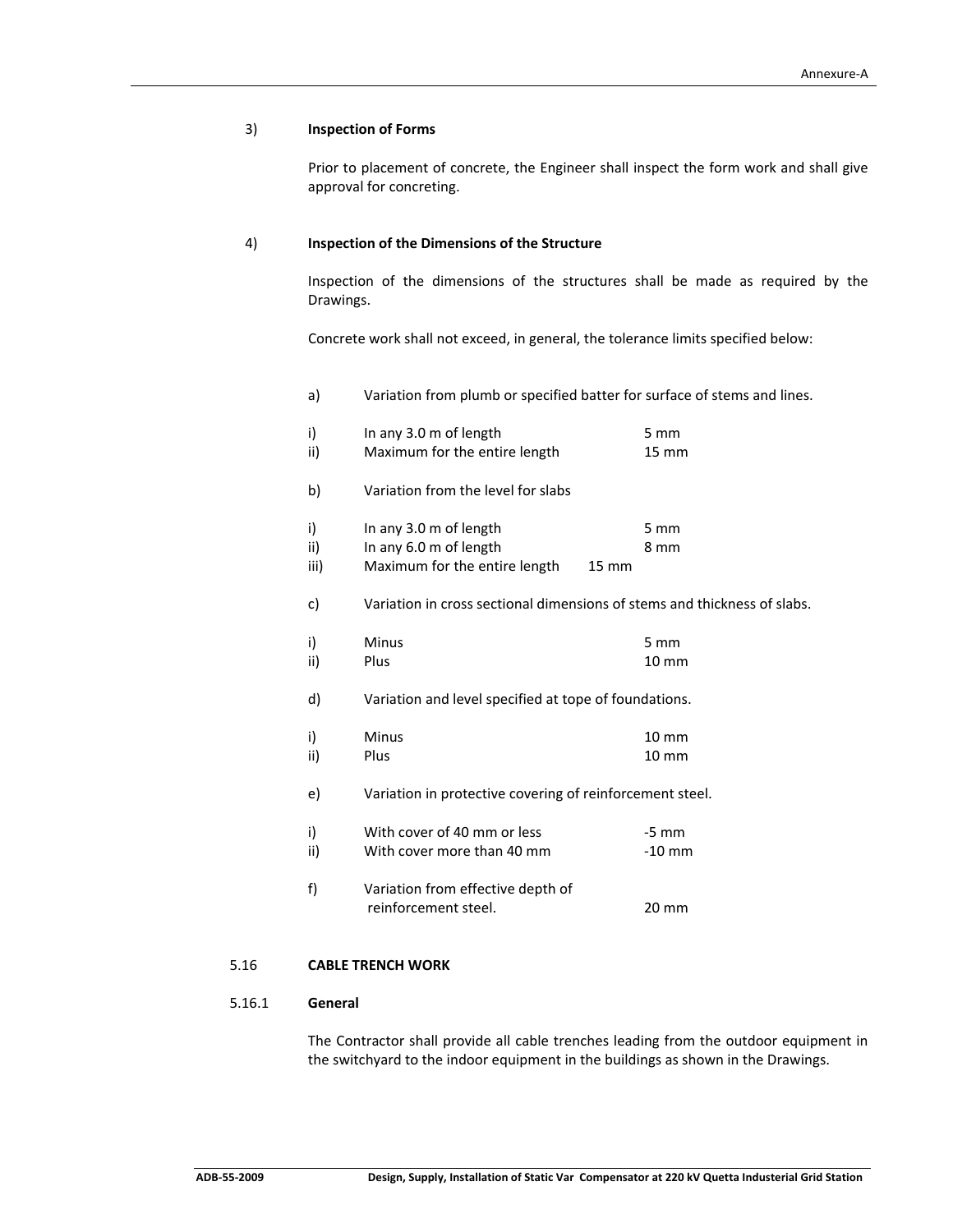The design shall cover the following requirement.

- 1) The design of cable trenches shall be similar to the design shown in bidding documents and with draining system.
- 2) Cable trenches shall be made of complete monolithically reinforced concrete work. Each type of cable trench shall be provided with expansion joint at intervals of max. 20 linear meter.
- 3) All trench covers shall be of reinforced concrete to withstand a load of 300 kg at the centre except those at road crossing which should withstand a load of 5 tons at the centre.
- 4) The trench covers shall be of such size as to facilitate their handling by manual labour.
- 5) Trenches in substation will be built with the top of the trench cover 150 mm above the gravel level or as shown in the bid drawings.
- 6) The trenches shall be connected to a drainage system, designed and constructed by the Contractor in such a manner that sub‐oil water due to water logging can not enter the trenches and rain water collecting in trenches is drained out efficiently. The drainage system for trenches shall be designed with proper slope for flow of water, entering the trenches.
- 7) All cable trenches shall set on a layer or leveling concrete of thickness 100 mm.
- 8) Cable trays shall be provided in trenches at adequate intervals horizontally and with sufficient vertical spacing between trays to freely accommodate the cables, Plenty of working space shall be provided for handing the cable during installation and maintenance.
- 9) Each trench shall have two sections, one to accommodate cables for primary and other for secondary protection system. The later shall also accommodate power cables.
- 10) Trench‐road & trench‐trench crossings shall be culvert type and so designed that plenty of space is available for handling the cables during installation, future requirements of bays and maintenance at these crossings. Proper water drainage system shall also be designed on these crossings.
- 11) Trench entrances into the buildings shall be designed to seal off entry of any water or vermins and pests into the building through these entrances.
- 12) The trench covers shall be upper covers type for trench-road-crossings where embedded covers shall be used.
- 13) Small openings shall be provided in the walls of cable trenches as required for entry of cable carrying pipes during construction stage which shall be sealed later with appropriate sealing compound as approved by the engineer. The appropriate measures shall be adopted to protect these pipes against corrosion and damages. All joints of these pipes shall be properly sealed to prevent/ingress of subsurface water.

## 5.16 **Inspection**

The Engineer shall inspect the cable trenches as for the compliance of the specifications and drawings approved by the Engineer.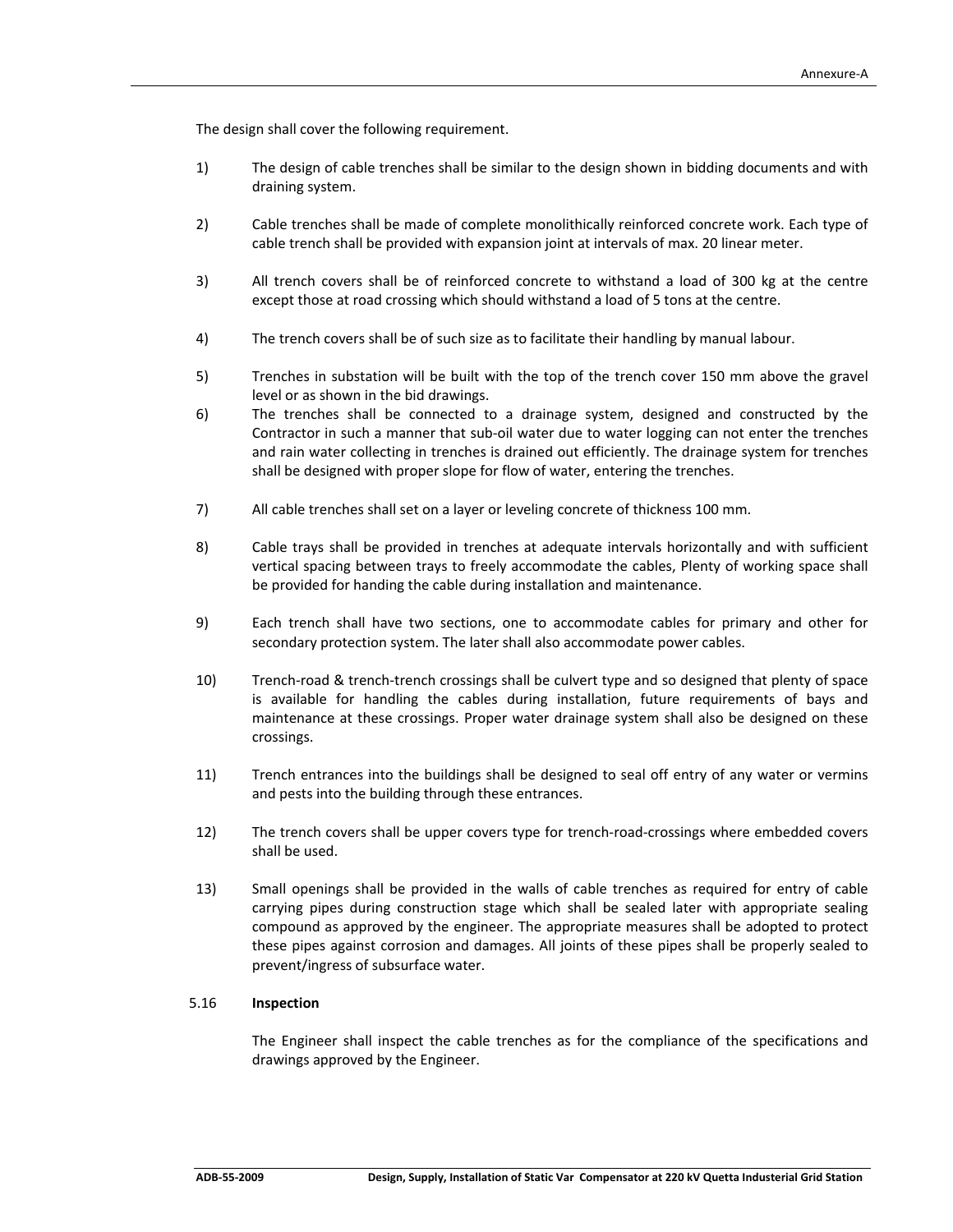#### 6. **GRAVEL PAVEMENT WORK**

The Contractor shall provide a blanket of river run gravel in the switchyard area along equipments foundation and as shown in the drawings.

A 200 mm layer of hard, durable, gravel shall be provided by the Contractor in the switchyard area around the equipments above the reference ground level. The size of gravel shall generally vary from 20 to 75 m. The material shall be placed to its full thickness of 200 mm in one layer and in such manner as to avoid displacing the under laying material. The material shall not be compacted.

The gravel shall conform to the following gradation limits, unless otherwise specified.

| <b>U.S. Standards Sieve</b><br><b>Designation</b> | Percentage Passing by<br>Weight |
|---------------------------------------------------|---------------------------------|
| $(3$ inch) 75 mm                                  | 100                             |
| $(2$ inch) 50 mm                                  | 85-100                          |
| $(3/4$ inch) 20 mm                                | $0 - 100$                       |

Crushed rock shall not be allowed, the gravel which shows any sort of chemical reaction as per site conditions shall also be not allowed. Contractor shall get the approval of the source of supply from the Engineer prior to placement of gravel.

#### 7. **ROAD WORK**

The Contractor shall prepare roads in the substation as shown on the drawings. Proper slopes shall be maintained.

## 7.1 **Foundation for Road**

- 1) **Sub-Grade Work:** Any excavation required for sub-grade construction shall be carried out in accordance with the respective provisions in the clause of earth work. The materials required for banking and displacement shall be so placed that the finished thickness of one layer after compaction will become 20 cm or less.
- 2) **Sub‐Base Course Work** The material to be used for sub‐base course shall be as approved by the Engineer. The Contractor shall submit a report concerning the quality of materials and the method of sampling to the Engineer for approval.
- 3) **Testing:** The sub‐grade surface shall be finished by proof rolling in order to obtain the contract pressure sufficient to permit smooth traffic of vehicles of 8 tons or over.

Should any defects be detected as a result of proof rolling, such defective sub‐grade surface shall be finished again to the satisfaction of the Engineer.

#### 4) **Inspection**

- a) **Sub-grade:** The finished sub-grade surface shall be within ± 5 cm of the design elevation.
- b) **Sub‐base:** The finished sub‐base course shall be within –10 mm and + 5mm of the design elevation.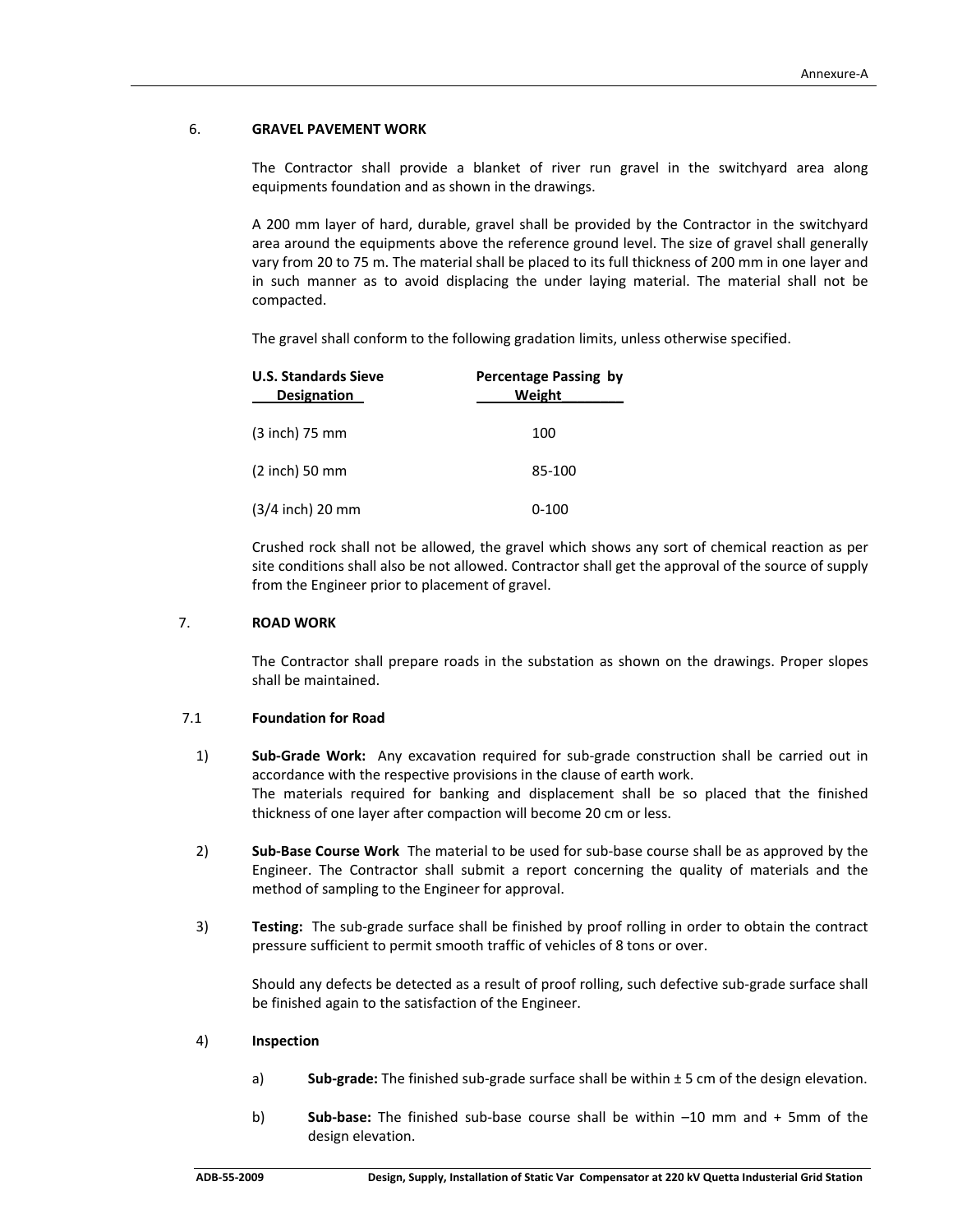#### 7.2 **Asphalt Concrete Pavement**

## 1) **Material**

#### a) **Asphalt**

Bituminous material shall be used in the design of Asphalt Concrete Pavement Work.

The asphalt material shall conform to the requirements of AASHTO M‐20, M‐81, M‐82 and M‐40. The type shall be as directed by the Engineer.

#### b) F**ine Aggregate**

Fine aggregate passed a 2.5 mm sieve and shall be clean, strong, hard, durable, suitable graded and free from injurious amounts of dust, mud organic impurities, salts etc.

#### c) **Coarse Aggregate**

Coarse aggregate which retained on a 2.5 mm sieve, and shall be clear, strong, hard, durable, suitably graded and free from injurious amount of flakes, elongated pieces, organic impurities, salts etc.

Coarse aggregate for pavement shall comply with the following requirements.

| i)   | Specific gravity                                 | more than 2.5   |
|------|--------------------------------------------------|-----------------|
| ii)  | Absorption value                                 | less than 3.0%  |
| iii) | Percentage wear                                  | less than 35.0% |
| iv)  | Soundness test                                   | less than 12.0% |
| v)   | Content of shale and soft<br>fragment of stone   | less than 5.0%  |
| vi)  | Content of slender and thin<br>fragment of stone | less than 25.0% |

Note: Ratio of longer width and the other is more than three times, and on thin fragment ratio of thickness and width is more than three times.

#### d) **Filler**

Particles of stone means the material which was crushed a limestone or igneous rock and water content of filler shall be less than 1%.

Grading range of the filler shall comply with the following requirements.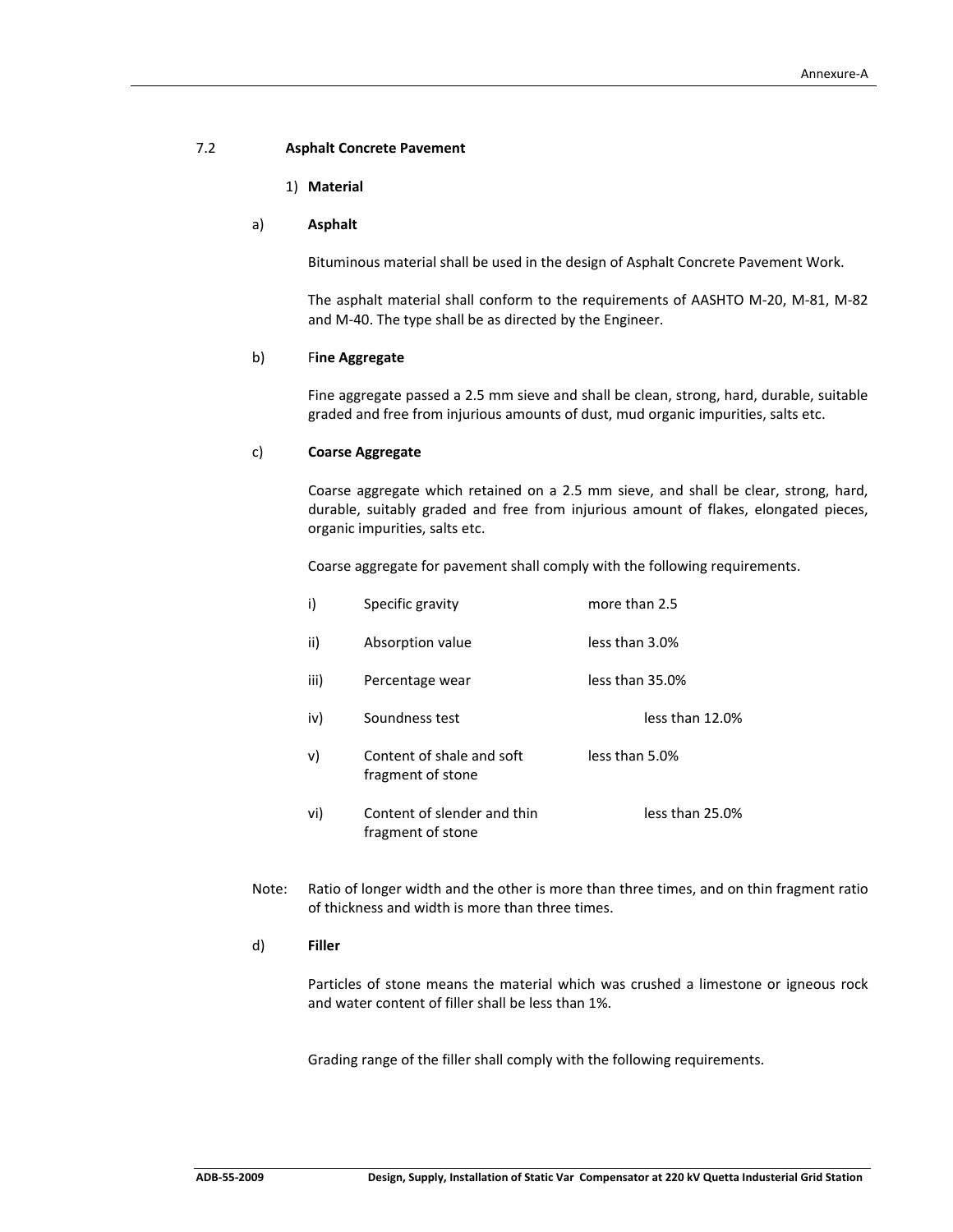#### **Sieve Percentage Passing**

| 0.6 mm     | 100%    |
|------------|---------|
| $0.15$ mm  | 90-100% |
| $0.074$ mm | 70-100% |

#### 2) **Storage of Material**

#### a) **Asphalt**

Asphalt shall be stored in exclusive tank.

## b) **Aggregate**

- i) Storage facility of aggregate shall be equipped with a suitable drainage system
- ii) Fine aggregate, coarse aggregate and other aggregate of different type and grading shall be separately stored with divides between each.
- iii) When receiving, storing and handling aggregate facilities shall be well maintained and handling shall be carefully performed so that no segregation of large particles from small ones may occur, no foreign materials may become mixed, or in case of coarse aggregate, no particles may be crushed.
- iv) During storage of fine aggregate, water contents should not change rapidly.
- 3) **Mix Proportions:** Mix proportions for the dense grade asphalt concrete shall be determined in such a manner that the test piece which conform stability flow value, percentage of void and degree of saturation by marshal testing of the asphalt volume at intervals of five percentage and submit such data in writing to the Engineer for approval.

Material for dense grade asphalt concrete, shall in principle, comply with the following requirements .

- a) Thickness of surface shall be 5 cm
- b) Maximum size of aggregate shall be 20 mm:

| <b>Material Size</b> | % age Passing |  |
|----------------------|---------------|--|
| 25                   | 100           |  |
| 20                   | $90 - 100$    |  |
| 13                   | $75 - 90$     |  |

c) Weight percentage of those passing a sieve:

| <b>Material Size</b> | % age Passing |
|----------------------|---------------|
| 5                    | 45 - 65       |
| 2.5                  | $35 - 50$     |
| 0.6                  | $18 - 29$     |
| 0.3                  | $10 - 21$     |
| 0.15                 | 6 - 16        |
| 0.075                | 4 - 8         |
|                      |               |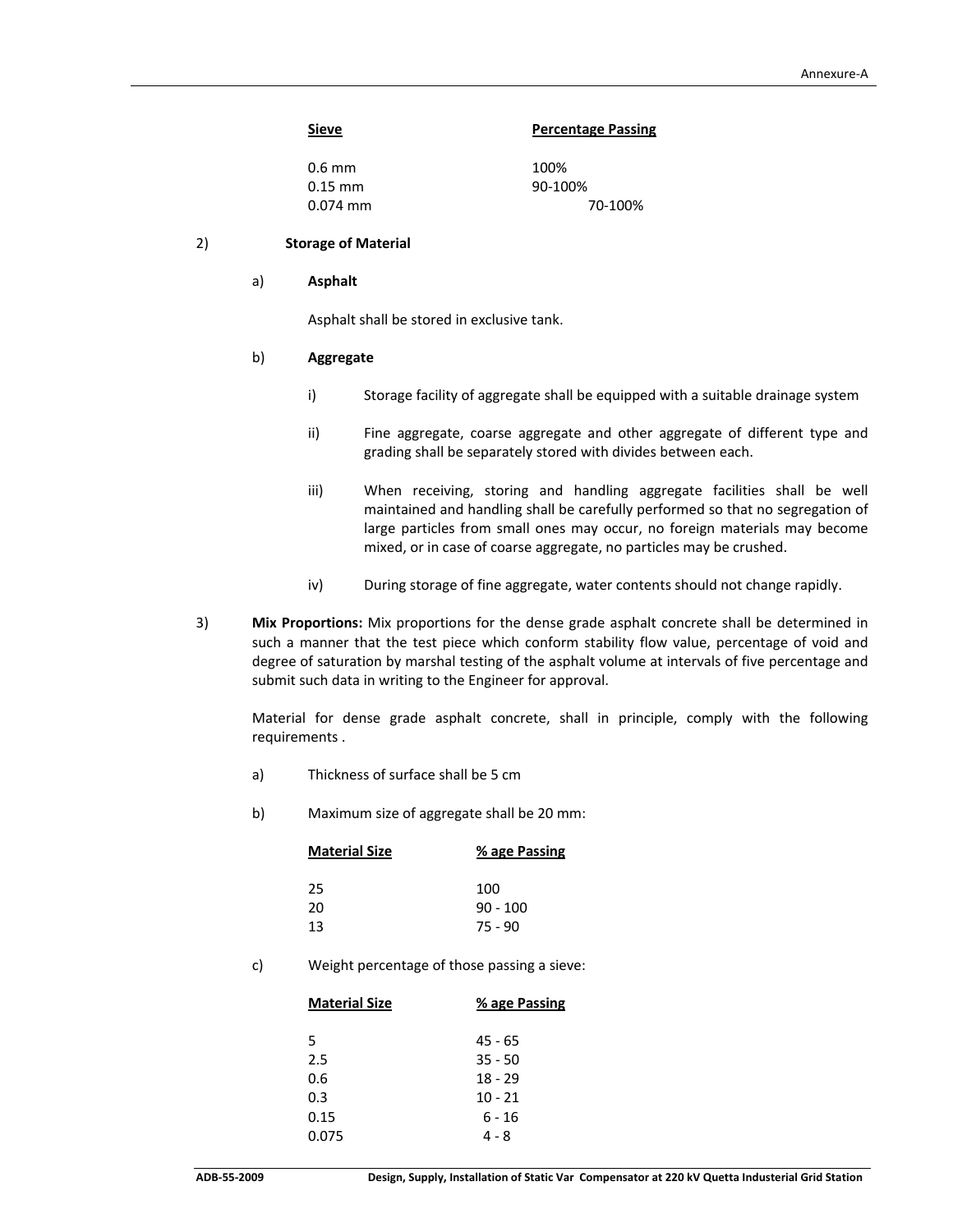| d) | The volume of asphalt                                   | $5 - 7%$   |
|----|---------------------------------------------------------|------------|
| e) | Penetration test                                        | $80 - 100$ |
|    | Percentage of passing weight:<br>(on permissible error) |            |
|    | $5 \text{ mm}$                                          | $+5%$      |
|    | $2.5 \text{ mm}$                                        | $+4%$      |
|    | $0.56$ mm, $0.3$ mm, $0.15$ mm                          | $+3%$      |
|    | $0.075$ mm                                              | $+1.5%$    |
|    | Percentage of asphalt volume                            | $+0.3%$    |
|    |                                                         |            |

4) **Working:** Asphalt concrete shall be placed on the clean and completely dry base course. The temperature in the working area shall not be less than 20 deg. C for at least one hour prior to the commencement of operations.

Asphalt concrete layer shall be compacted upto 95% maximum dry density. Curing period shall be minimum 24 hours and during this period no traffic shall be allowed to move on the road.

5) **Testing:** The marshal test shall be observed in the dense grade asphalt concrete for surface.

On standard values of marshal testing.

| Soundness                               | more than 600 |
|-----------------------------------------|---------------|
| Value of flow                           | $20 - 40%$    |
| Porositv                                | $75 - 85%$    |
| Submerged marshal retained<br>soundness | more than 75% |

6) **Inspection:** Inspection of surface shall comply with following requirements.

| Thickness of surface            | $10 - 15%$   |
|---------------------------------|--------------|
| Profile index part of each work | less than 5% |

The mixture shall be spread uniformly, rolled and finished into the specified thickness. Then the finished surface shall be measured in parallel to the center.

#### 7.3 **Reinforced Concrete Pavement/Service Road**

#### 1) **Material**

- a) Cement, water, fine aggregate and coarse aggregate shall be in accordance with the relevant clause "Material for Reinforced Concrete".
- b) Water reducing agent shall conform to the standards for water reducing agent by relevant ASTM Designation or approved equivalent.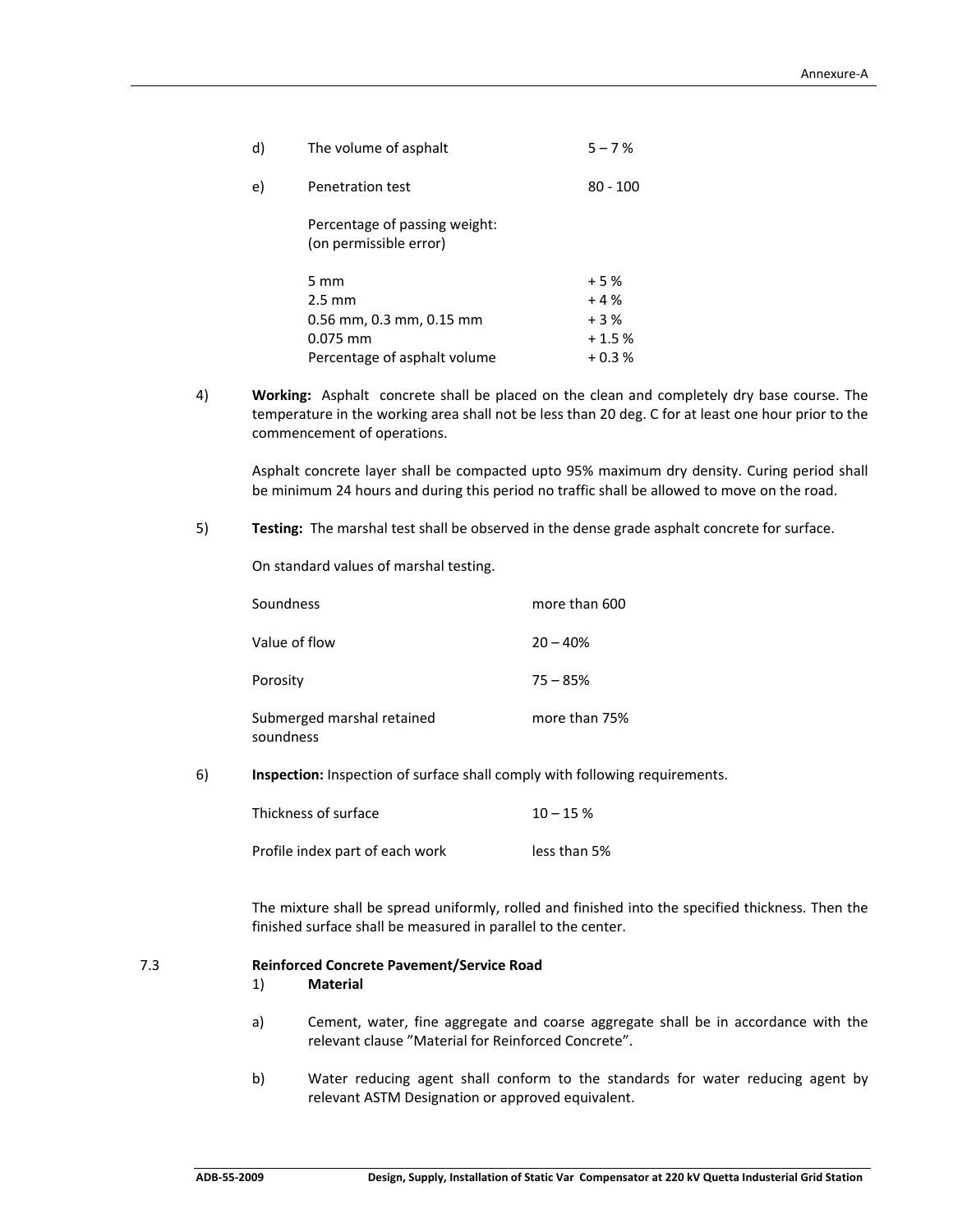- c) Reinforcement steel shall be deformed bars conforming to ASTM 615‐96a grade –40 or equivalent as approved by the Engineer.
- d) The Contractor shall submit the report of tests for quality of the materials as directed by the Engineer for his approval.
- e) If on receipt of tests from laboratory any change is observed in material, the matter shall be referred to the Engineer for his approval.
- 2) **Concrete Mix:** The following requirements shall be observed in concrete pavement.
- a) The bending strength at 28 days of concrete is 45 kg/cm<sup>3</sup> and this test shall, in principle, be performed in accordance with relevant ASTM Designation or approved equivalent.
- b) Maximum size of coarse aggregate shall be 40 mm.
- c) Consistency in concrete shall be less than 2.5 cm by slump test and initial setting time is 30 sec.
- d) Air content shall be between 3 to 6 percent.
- 3) **Form Work** Form material shall be straight and have width for designed thickness of pavement which is more than 3m in length, and it shall be fixed on the position in accordance with the drawings.
- 4) **Detachment of Form:** It shall not be detached within 20 hours after concrete placing. However, if increase in concrete strength delays under certain conditions, approval of removing forms shall be given by the Engineer.
- 5) **Joint:**
- a) The joints shall be provided at appropriate locations as per relevant standards
- b) Flouring of joint shall be done after form is cleaned up and dried sufficiently.
- 6) **Placing:** Placing for concrete pavement shall, in principle, be in accordance with relevant tender clause "Conveying and Placing of Reinforced Concrete".
- 7) **Installation of Reinforcement:** Mesh and reinforcement bar shall be set correctly at a position designated as shown in the drawings.
- 8) **Finishing:** Finishing of surface shall be done after leveling and compaction of concrete.
- 9) **Curing:** Curing of concrete pavement shall, in principle, be in accordance with relevant tender clause "Curing" of Reinforced Concrete Work.
- 10) **Testing:** The Contractor shall submit to the Engineer six copies of report on these tests.
- a) During placing of concrete following tests shall be carried out as directed by the Engineer.
	- i) Slump test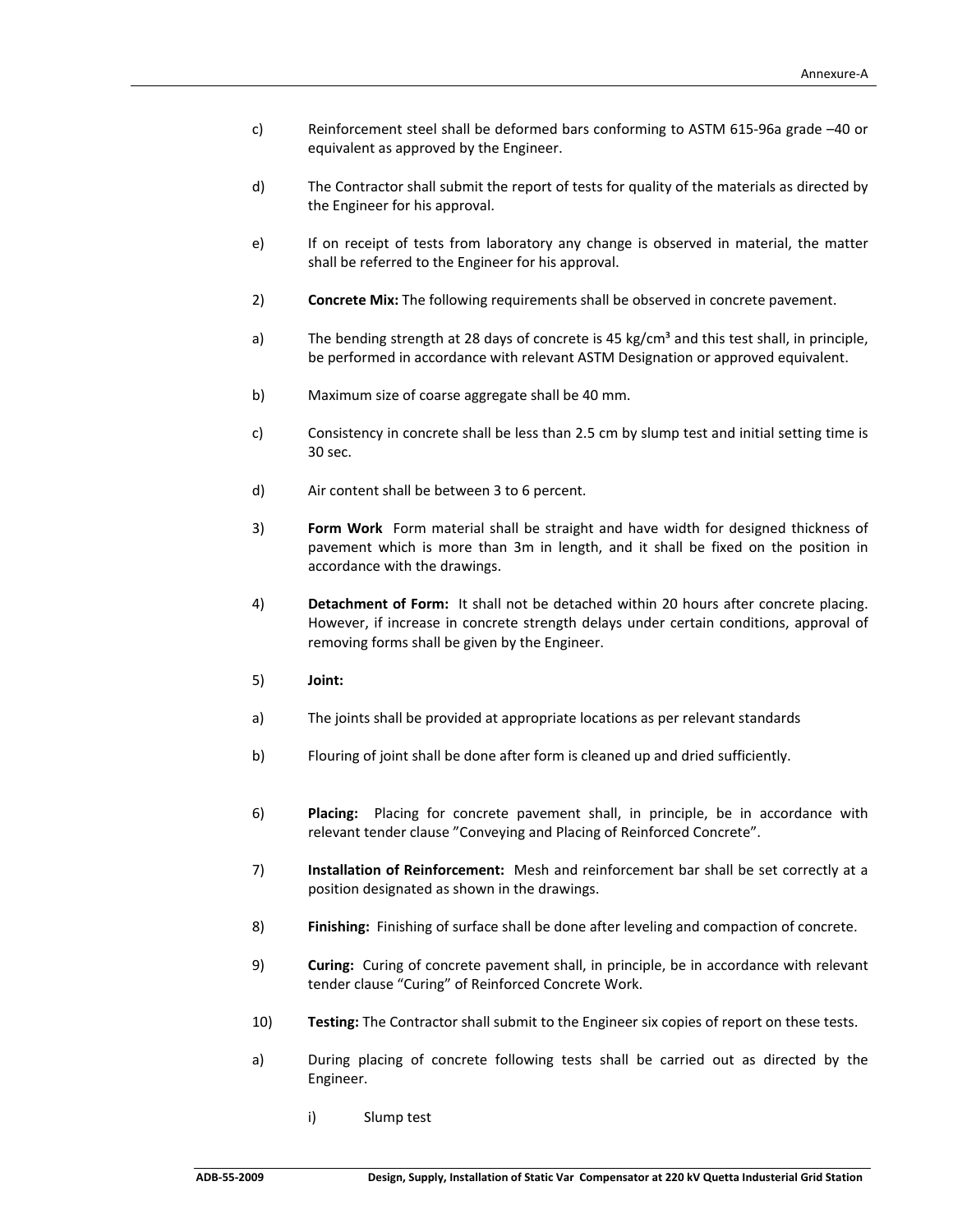- ii) Temperature of concrete
- iii) Compression/bending test

The test of concrete shall be executed not less than once for each one hundred (100) cubic‐meters of concrete to be poured on the same day with a minimum of one set of sample per concrete pour.

## b) **Test of Material**

Coarse aggregate shall provide limit of wear reduction maximum 30 by Loss Angeles test of ASTM Designation.

11) **Inspection:** Finishing of concrete pavement shall meet the following requirements.

| Profile index                                                            | Less than 10   |
|--------------------------------------------------------------------------|----------------|
| Different from maximum height                                            | Less than 3 cm |
| Difference at two points picked up<br>arbitrarily at intervals of 20 cm. | Less than 1 cm |

Joints shall not have the difference of more than 3 mm between adjoining pavement slab by measurement rectangularly against inclination with a 3 m ruler and the depth of any section shall not exceed 5 mm.

#### 8. **BRICK WORK**

- 1) Prior to commencing the brick masonry work, the surface of brick shall thoroughly be cleaned and sufficiently moistened in order to ensure smooth adherence of mortar to the brick surface. Ist class bricks shall be used which shall be approved by the Engineer.
- 2) The masonry joints shall in principle be 10 mm in thickness and mortar (1:3 c/s ratio or as shown in drawings) shall be filled sufficiently between each masonry joint in order to eliminate any void between brick and mortar.

## 9. **DRAINAGE WORK**

- 1) The drainage work shall be as described in the drawings and carried out in accordance with general provisions "Earth Work" and "Reinforced Concrete Work".
- 2) The water-plumbing facility for drainage shall be of such a system as not to cause any trouble against the surrounding area and structures. The Contractor shall submit the design and execution schedule for the water plumbing work to the Engineer for approval.

## 10. **FENCE WORK**

- 1) The design of fence shall conform to the drawing included in Volume-III of Bidding Documents.
- 2) The galvanized iron shall be used in accordance with ASTM Designation or equivalent.
- 3) Construction of fence, welding shall comply with ASTM Designation or equivalent.